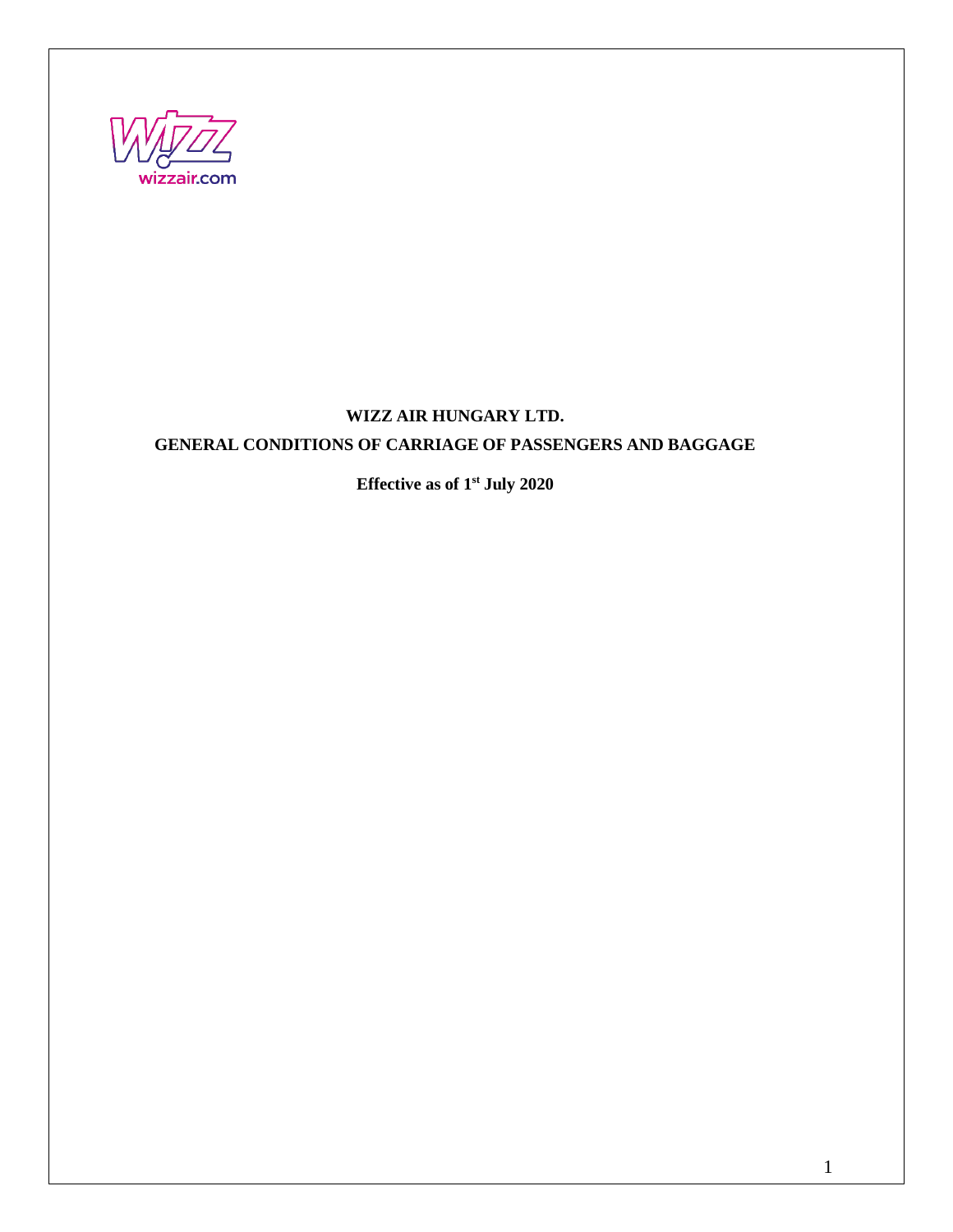# **Table of Contents**

| Article 1.                    |                                                             |  |
|-------------------------------|-------------------------------------------------------------|--|
| Article 2.                    |                                                             |  |
| Article 3.                    |                                                             |  |
| Article 4.                    |                                                             |  |
| Article 5.                    |                                                             |  |
| Article 6.                    |                                                             |  |
| Article 7.<br><b>SERVICES</b> | TOTAL FARE, FARE, TAXES, CHARGES AND FEES FOR OTHER<br>11   |  |
| Article 8.                    |                                                             |  |
| Article 9.                    |                                                             |  |
| Article 10.                   |                                                             |  |
| Article 11.                   |                                                             |  |
| Article 12.                   |                                                             |  |
| Article 13.                   | SPECIAL RULES APPLYING TO CARRIAGE BY AIR OF PASSENGERS  17 |  |
| Article 14.                   |                                                             |  |
| Article 15.                   |                                                             |  |
| Article 16.                   |                                                             |  |
| Article 17.                   |                                                             |  |
| Article 18.                   | TIMELY NOTICE OF COMPLAINTS, TIME LIMITATION ON ACTIONS 27  |  |
| Article 19.                   |                                                             |  |
| Article 20.                   |                                                             |  |
| Article 21.                   |                                                             |  |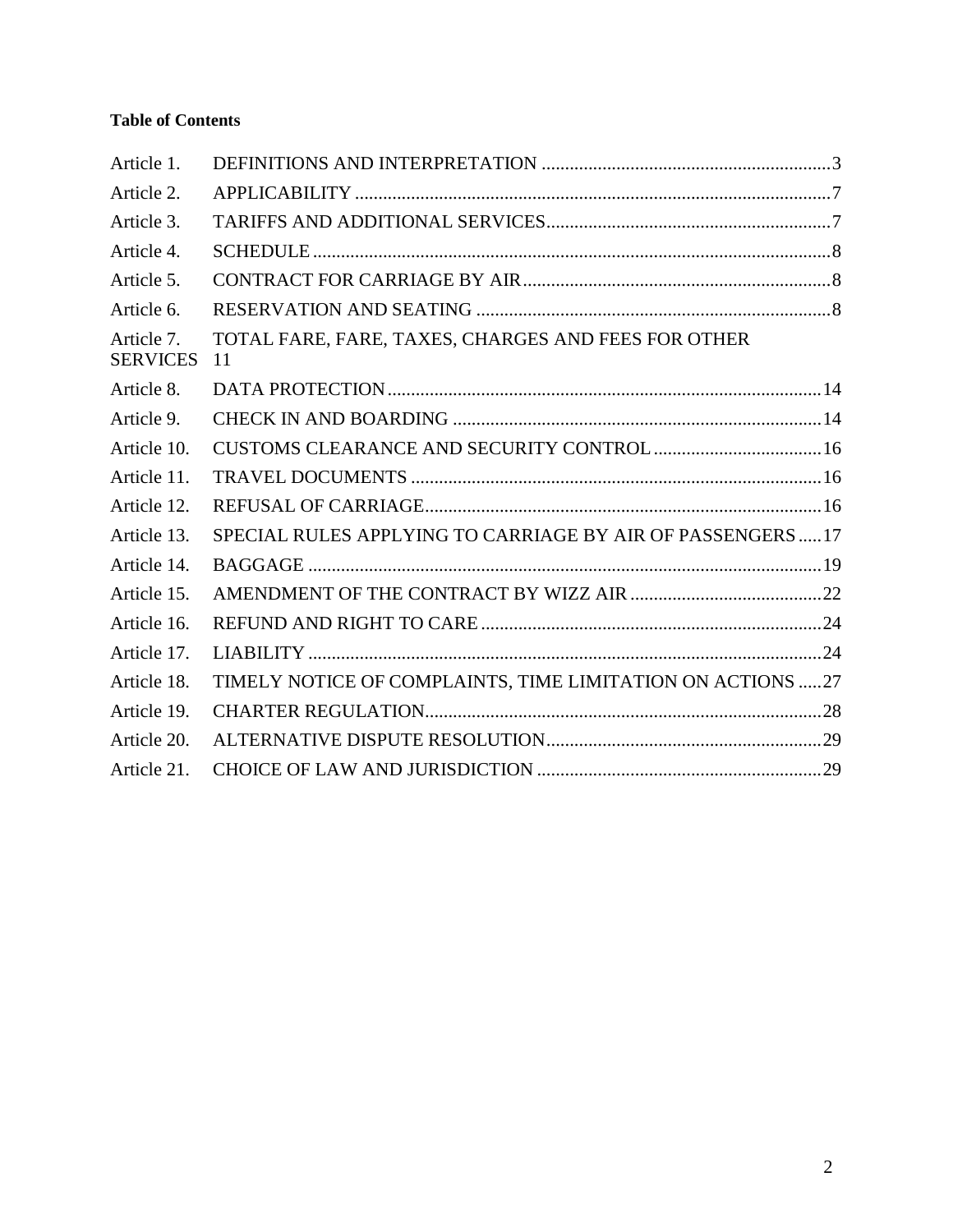### <span id="page-2-0"></span>**1. DEFINITIONS AND INTERPRETATION**

1.1.The definitions and rules of interpretation in this Article apply in these General Conditions of Carriage:

ADDITIONAL SERVICES means any products and services purchased by You in connection with the carriage by air and which are provided, offered or retailed by third party providers, for example car hire, hotel accommodation. In certain cases Additional Services may constitute a Package.

ASSIGNMENT ADMINISTRATION FEE: the fee payable per passenger per flight if You assign your claim, as provided for in article 14.7.8 and 17.4.9, in the amount specified on the Website at the time of the conclusion of the Contract.

AGREED STOPPING PLACE: a landing place indicated as such on the Itinerary and in Our database, which is not considered a Place of Departure or Place of Destination.

BAGGAGE: means Your property not excluded from carriage accompanying You on Your trip as Checked Baggage, Unchecked Baggage or Personal Property.

BAGGAGE IDENTIFICATION TAG: a document issued solely for identification of Your Checked Baggage and which is placed on Your Checked Baggage.

BAGGAGE CLAIM TAG: a document issued solely for identification of Your Checked Baggage, affixed to Your Boarding Pass.

BOARDING PASS: a document (i) issued at the check-in counter against Your reservation code or Your Itinerary and valid Travel Documents; or (ii) printed or downloaded by You or displayed on Your mobile device if You use the Wizz Air mobile application (Passbook or other application with similar function) after completing the online or mobile check-in procedure, permitting You to board the aircraft.

CALL CENTRE: customer service provided by telephone, the current telephone numbers of which can be found on the Website.

CANCELLATION FEE: the fee payable by You if You cancel a reservation, as provided for in article [6.5.1](#page-10-1) and in the amount specified on the Website at the time of the conclusion of the Contract.

CHARTER AGREEMENT: a contract for charter carriage concluded in accordance with these General Conditions of Carriage.

CHECKED BAGGAGE: Your Baggage We take over for the purpose of carriage, and for which We have issued a Baggage Identification Tag and a Baggage Claim Tag at the time of take over.

CHECK-IN DEADLINE: the time limit specified in these General Conditions of Carriage by which You must have completed check-in formalities and received Your Boarding Pass.

CIVIL CODE: Hungarian Act V. of 2013 on the Civil Code

CODE OF CIVIL PROCEDURE: Hungarian Act CXXX. of 2016 on the Code of Civil Procedure

CONDITIONS OF CONTRACT: terms contained in Your Itinerary, these General Conditions of Carriage and the Privacy Notice.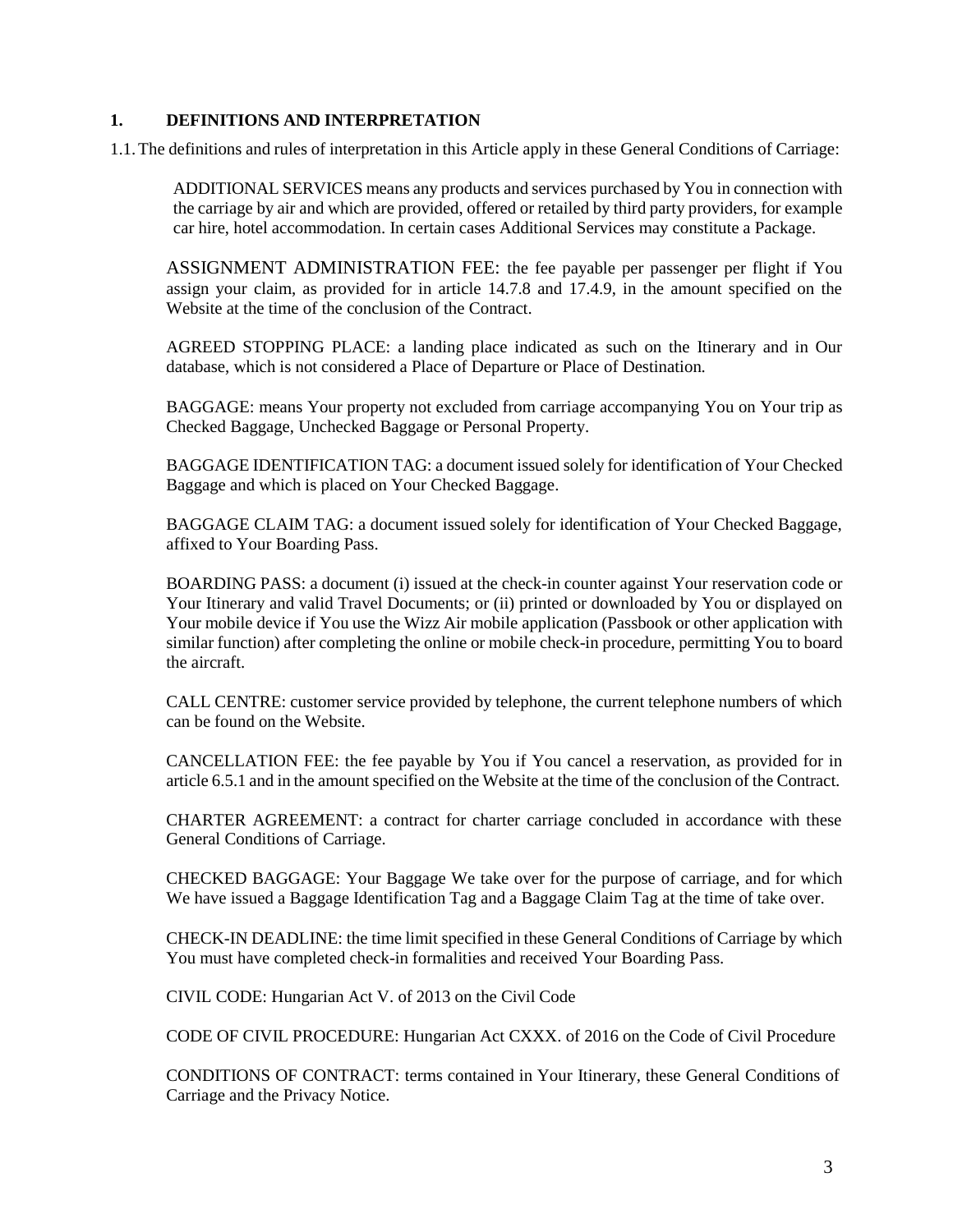CONNECTING FLIGHTS: two or more Wizz Air flight segments per direction booked in the same reservation.

CONTRACT (FOR CARRIAGE BY AIR): the contract for carriage by air of Passengers and Baggage concluded between You and Wizz Air in accordance with the Conditions of Contract, based on which We carry You and Your Baggage from the Place of Departure to the Place of Destination. The Contract is represented by the Itinerary and the Baggage Identification Tag.

CONVENTION: The Montreal Convention for the Unification of Certain Rules Relating to International Carriage by Air signed in Montreal on 28 May 1999 as amended and supplemented from time to time.

COUNTRIES AFFECTED BY CARRIAGE: those countries in which the Place of Departure, the Place of Destination and any Agreed Stopping Place are located.

CREW: authorised personnel performing duties on board an aircraft such as pilots, flight attendants, technical and security staff.

DAY(S): calendar days, including all seven days of the week, provided that, for the purpose of notification, the day on which notice is dispatched shall not be counted in the deadline.

EEA: European Economic Area, including its member states.

EU: European Union, including its member states.

EXTRA ON-BOARD BAGGAGE (TROLLEY BAG): Your Baggage other than Checked Baggage and Hand Baggage in accordance with these General Conditions of Carriage, subject to Service Fees, that is carried on-board for the whole duration of the journey.

EXTRAORDINARY CIRCUMSTANCES: causes and / or circumstances outside the reasonable control of Wizz Air which could not have been avoided even if all reasonable measures had been taken, such as but not limited to acts of God; political instability; meteorological conditions incompatible with the operation of the flight concerned; security risks, strikes; unexpected flight safety shortcomings and air traffic management decisions which, in relation to a particular aircraft on a particular day give rise to a long delay or the cancellation of one or more flights by that aircraft.

FARE: price of the carriage by air from the Place of Departure to the Place of Destination. The Fare includes taxes and charges (including airport charges and governmental taxes as well), one piece of Hand Baggage and the available lowest amount of Fees for Other Services unavoidable for the purpose of reservation.

FEES FOR OTHER SERVICES/SERVICE FEES: the fees payable for various services in connection with the carriage by air, as set out on the Website except the Seat Protection Fee, the Cancellation Fee, the Wizz Discount Club fee and the fee payable for Additional Services.

GENERAL CONDITIONS OF CARRIAGE: the provisions applicable to the carriage by air of Passengers and Baggage performed by Wizz Air as set out in these General Conditions of Carriage.

GOVERNING LAW: the laws of Hungary as in force from time to time.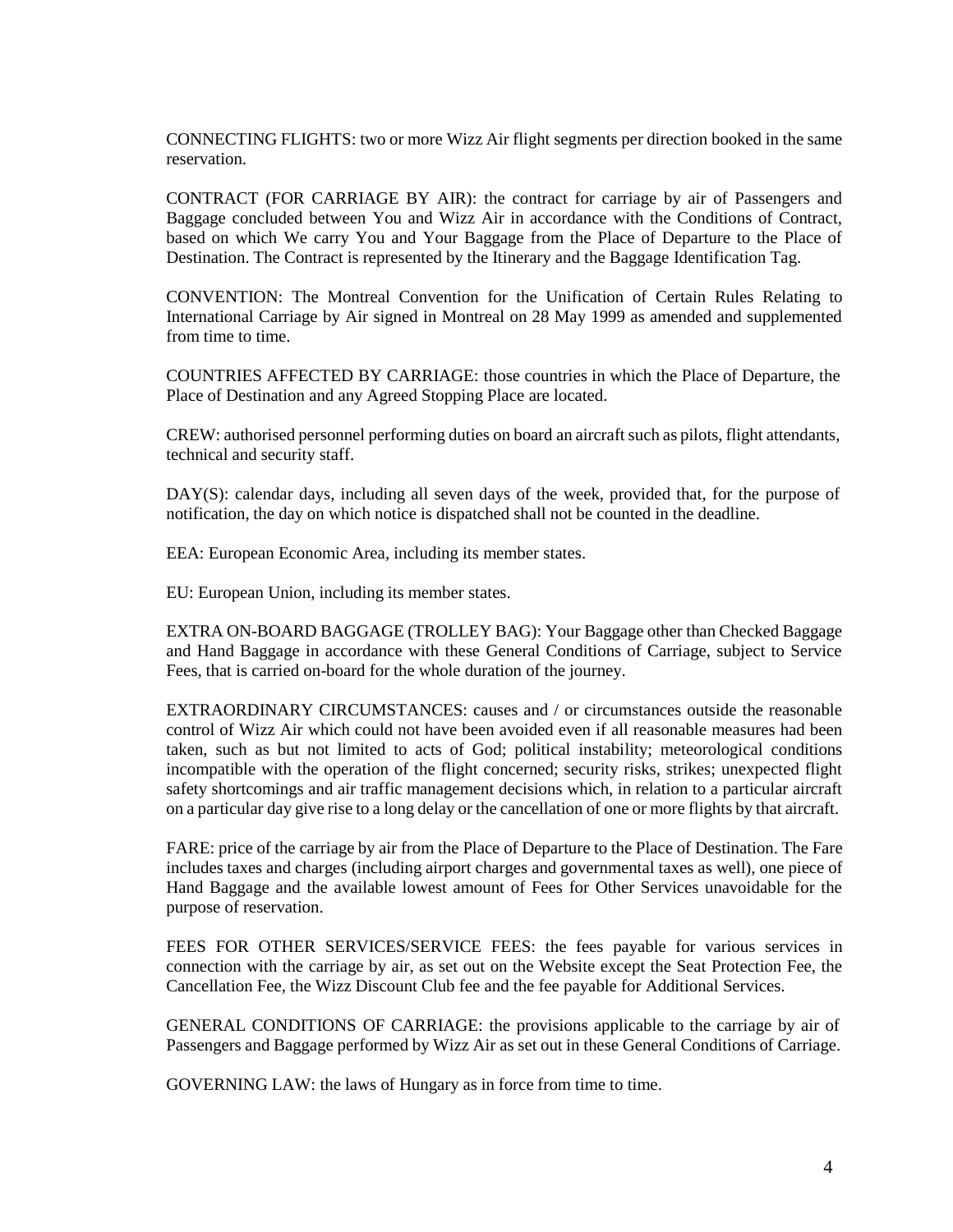GOVERNMENT DECREE/DECREE: the Hungarian Government Decree 25/1999. (II.12.) on the rules of carriage by air of passengers, as amended from time to time.

HAND BAGGAGE (CARRY-ON BAG): Your Baggage other than Checked Baggage in accordance with these General Conditions of Carriage, included in the Fare, that remains in Your custody for the whole duration of the journey.

IATA: International Air Transport Association.

INFANT: a child whose age is under two, but who is not less than two weeks old on the date of travel.

ITINERARY: (i) the document issued to Passengers following full payment of the Total Fare to Wizz Air or (ii) in case of any changes in the reservation by the Passenger, the document issued to the Passenger as the acceptance of such changes by Wizz Air. The Itinerary contains the Passenger's name and the flight details such as the Place of Departure, the Place of Destination and the Agreed Stopping Place if any, departure and arrival times; and sets out references to the Conditions of Contract and other important information. If You make Your reservation through Our Call Centre, You will be notified of a reservation code, and the Itinerary will be faxed, emailed or mailed to You, in accordance with these General Conditions of Carriage.

LIMITED RELEASE TAG: the document declaring Our limited liability for Checked Baggage that is in any way damaged or not of appropriate size or condition, or contains fragile items accepted by us for carriage and issued at the time of take-over of such Baggage. The tag records the above mentioned deficiencies and characteristics.

MISSED FLIGHT FEE: means the fee payable in certain cases described in Article [9.16 i](#page-14-0)f You miss Your flight and wish to transfer to another flight operated by Us. The amount of the fee is defined on the Website.

PACKAGE/PACKAGE TRAVEL: means package according to article 2 § 6) of the Package Travel Decree, with the exception of article 13, in which cases Wizz Air is considered as organiser or retailer of the package. In case the combination of the selected Additional Services constitutes a Package, Wizz Air notifies You during the booking.

PACKAGE TRAVEL DECREE: the Hungarian Government Decree 472/2017. (XII.28) on the rules of contracts for travel services and in particular contracts for package travel and linked travel arrangements.

PASSENGER, YOU, YOUR or YOURSELF: the person named as the passenger in the Itinerary carried or to be carried in an aircraft with Our consent.

PASSENGER WITH REDUCED MOBILITY OR REQUIRING SPECIAL ASSISTANCE: means any passenger whose mobility is reduced due to physical incapacity (sensory or locomotory), intellectual impairment, age, illness, or any other cause of disability when using transport and whose situation needs special attention.

PERSONAL PROPERTY(IES): means those items listed in paragraph 14.1.4 of these General Conditions of Carriage that You may take on board, in addition to Unchecked Baggage, free of charge.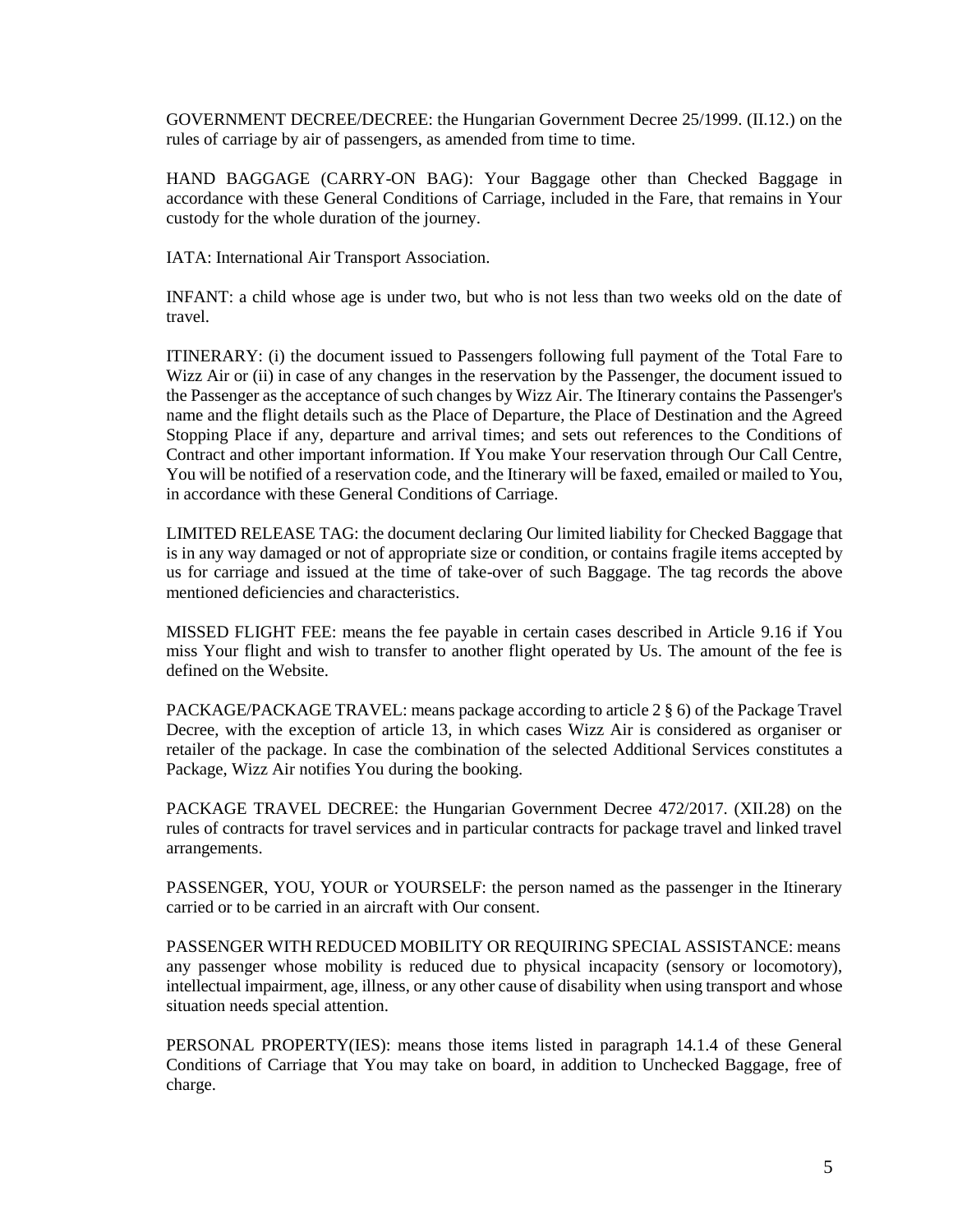PLACE OF DEPARTURE: the airport indicated on the Itinerary and in Our database as the starting point of the carriage by air.

PLACE OF DESTINATION: the destination airport of the carriage by air indicated as such on the Itinerary and in Our database.

PRIVACY NOTICE: policy on Our Website regulating the handling of personal data provided by You or the Reserver to Wizz Air.

REGULATION 261: Regulation (EC) No. 261/2004 of the European Parliament and Council, as amended or supplemented from time to time.

RESERVER means the individual above the age of consent and having full legal capacity or a legal entity who acts as agent for the Passenger and makes the booking in his/her own name and on his/her own behalf and/or in other Passenger's names and on their behalf, and who undertakes the obligations set out in Clauses [6.1.4](#page-7-3) - [6.1.7.](#page-8-0) Reserver includes also any individual or company paying to us the Total Fare as stated in the Itinerary of a Passenger and travel agencies.

SCHEDULE: the arrival and departure times of individual flights as determined by Wizz Air and published on the Website.

SDR: Special Drawing Right as defined by the International Monetary Fund. (The current value of this currency unit can be found on the IMF Website - [www.imf.org -](http://www.imf.org/) and in the financial pages of major newspapers.)

SEAT PROTECTION FEE: the fee payable by You in the amount set out on the Website at the time of the conclusion of the Contract if Wizz Air exercises its right to cancel Your reservation in accordance with these General Conditions of Carriage; or You cancel the reservation as set out in clause [6.5.2.](#page-10-2)

SERVICE PROVIDER: means a third party provider offering, providing, conducing or retailing Additional Services, including if it is provided in association or in the name of any other third party.

TARIFFS: rules and conditions available on the Website regarding the Total Fare and the conditions, fees and charges for various services provided by Us; and other regulations of Wizz Air. Further information about Our Tariffs can be found on Our Website on the link https://wizzair.com/en-gb/information-and-services/prices-discounts/all-services-fees#/.

TOTAL FARE: the price payable for all services provided to You by Wizz Air, which includes the Fare for the carriage by air and the Fees for Other Services or fees for any other service You purchased on the Website.

TRAVEL DOCUMENTS: documents required by the Countries Affected by Carriage for crossing the border, transiting and/or staying in the given state.

UNCHECKED BAGGAGE: Your Baggage other than Checked Baggage in accordance with these General Conditions of Carriage that is carried on-board for the whole duration of the journey.

WEBSITE: wizzair.com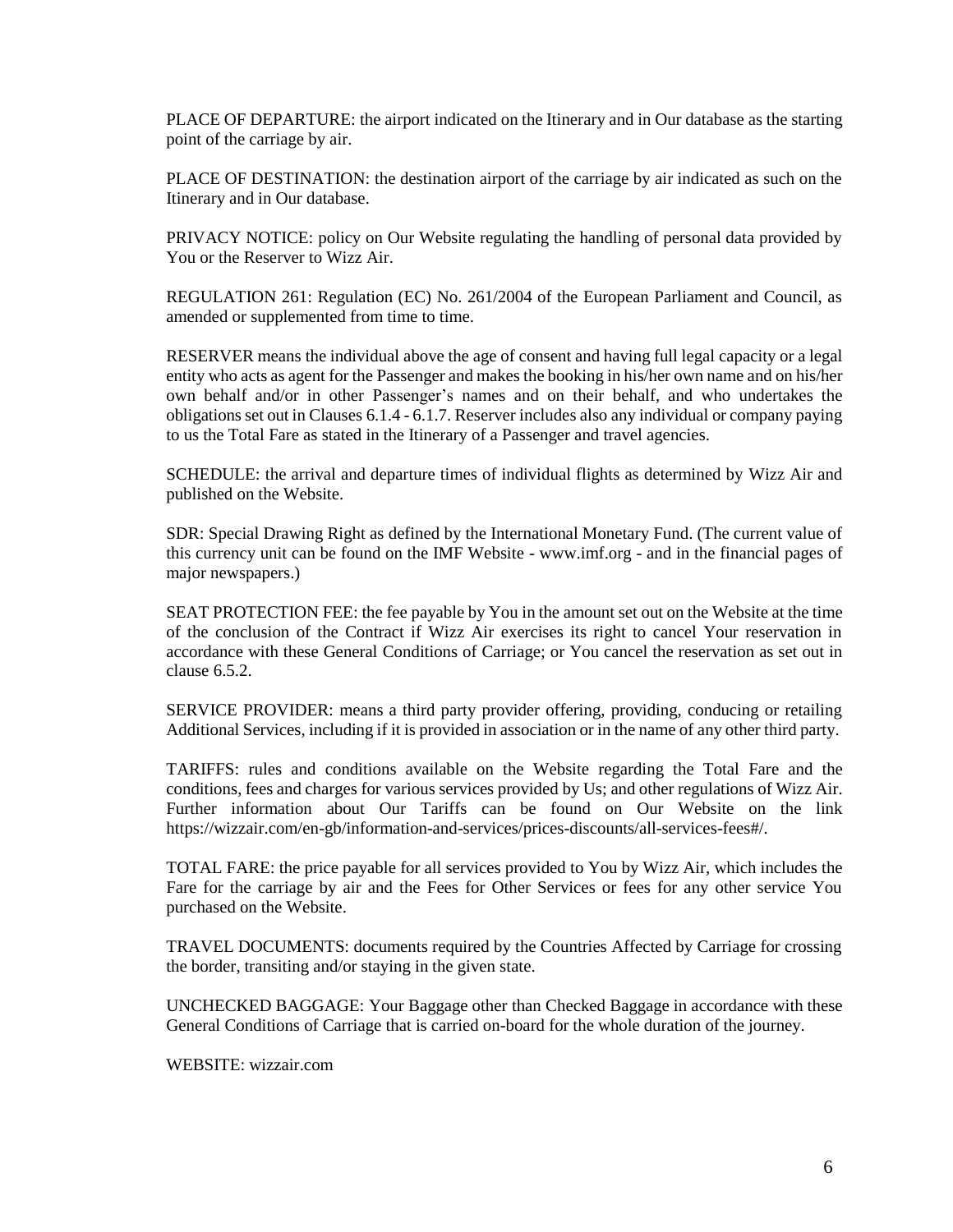WE, OUR, OURSELVES, US, Wizz Air: refers to Wizz Air Hungary Ltd. and its employees, servants and agents.

- 1.2.Article headings and titles are only for convenience and shall not affect the interpretation of these General Conditions of Carriage.
- 1.3.Any phrase introduced by the terms 'including', 'include', 'in particular' or any similar expression shall be construed as illustrative and shall not limit the sense of the words preceding those terms.

### <span id="page-6-0"></span>**2. APPLICABILITY**

### *2.1. General Provisions*

- 2.1.1. The provisions of these General Conditions of Carriage form part of the Contract as in effect on the date of issue of the Itinerary apply to the Contract if Wizz Air is indicated in Your Itinerary as the carrier.
- 2.1.2. In addition to the provisions of these General Conditions of Carriage, General Conditions on Package Travel also apply, if You have purchased Package Travel from Us.
- 2.1.3. In addition to these applicable General Conditions of Carriage, each Service Provider will have its own applicable terms and conditions, which govern its products. Even if the purchased Additional Services constitute a Package Travel, each services and products have its own applicable terms and conditions, which govern them. Please ensure that You have read both these General Conditions of Carriage, all related information and notices and the terms and conditions for any Additional Services supplied by the relevant Service Provider, before You complete Your transaction with Us or the Service Provider (respectively).

### *2.2. Charter Carriage*

2.2.1. If carriage is performed pursuant to a Charter Agreement, these General Conditions of Carriage apply only to the extent or with the amendments as set out in the charter ticket or the charter regulation in Article [19.](#page-27-0)

### *2.3. Legal Inconsistency*

In case any provision of these General Conditions of Carriage is inconsistent with the mandatory provisions of any applicable law, the applicable law will apply. The other provisions of these General Conditions of Carriage shall nevertheless remain valid.

### *2.4. General Conditions of Carriage Prevail over Wizz Air Policies*

Except as otherwise provided in these General Conditions of Carriage, in the event of inconsistency between the General Conditions of Carriage and other policies We may have dealing with particular subjects, these General Conditions of Carriage shall prevail.

### *2.5. Conditions of Additional Services which not constitute Package Travel*

If You purchase Additional Services in the course of booking or add Additional Services to Your reservation after the completion of Your booking which not constitute a Package Travel, then the contract for any Additional Servicesis concluded between You and the respective Service Provider and We shall have no liability to You in relation to the provision of those Additional Services. The price for any Additional Services is offered by the relevant Service Provider. If You accept any quote and payment is effected through the Website, then Your acceptance of the quote authorises Us to make full payment of the cost to the relevant Service Provider on Your behalf (if applicable). In some cases the fee for Additional Services is payable by You directly to the Service Provider.

### <span id="page-6-1"></span>**3. TARIFFS AND ADDITIONAL SERVICES**

3.1. We reserve the right to amend Our Tariffs. Upon request You will be provided with information on Our Tariffs in Our Call Centre.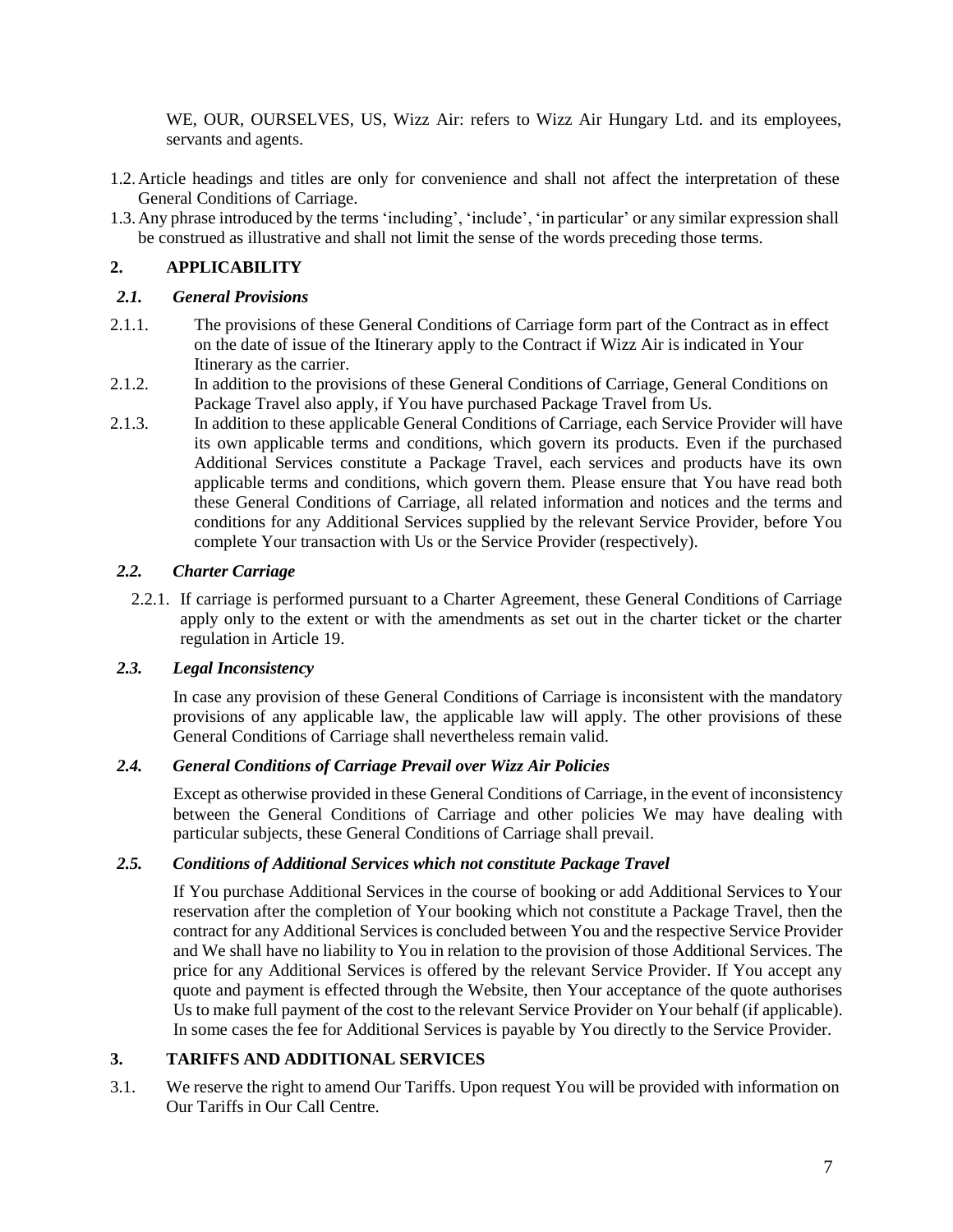- 3.2. Our employees, servants and agents are obliged to comply with Our Tariffs.
- 3.3. The Tariffs as in effect at the time of purchase of the given service shall apply to that purchase.
- <span id="page-7-4"></span>3.4. IF YOU MAKE A RESERVATION AND/OR PURCHASE ANY OF THE SERVICES IN CONNECTION WITH THE CARRIAGE BY AIR AS SET OUT ON THE WEBSITE, AT OUR TICKETING AGENT AT THE AIRPORT, YOU MAY BE REQUIRED TO PAY AN ADDITIONAL FEE TO OUR AGENT, IN ADDITION TO THE RELEVANT SERVICE FEE. INFORMATION ABOUT ANY ADDITIONAL FEES CHARGED BY OUR AGENT IS AVAILABLE AT THE AGENT AT THE AIRPORT.

### <span id="page-7-0"></span>**4. SCHEDULE**

THE TIMES OF DEPARTURE AND ARRIVAL SHOWN IN OUR SCHEDULE AND ELSEWHERE ARE NOT GUARANTEED AND THEY DO NOT FORM PART OF YOUR CONTRACT OF CARRIAGE WITH US. WE RESERVE THE RIGHT TO CHANGE THEM. SUCH CHANGE IS ALWAYS SUBJECT TO Article [15.](#page-21-0)

### <span id="page-7-1"></span>**5. CONTRACT FOR CARRIAGE BY AIR**

### *5.1. Conclusion of the Contract for Carriage by Air and its Content*

The Contract for Carriage is concluded upon payment of the Total Fare and issue of the Itinerary by Us (in accordance with §5 of the Decree). The Conditions of Contract apply to the Contract for Carriage by Air concluded between You and Us.

### *5.2. Itinerary*

- 5.2.1. The Itinerary (in the case of carriage of Baggage, the Baggage Identification Tag) certifies the conclusion of the Contract for Carriage by Air between You and Us and no separate ticket will be issued.
- 5.2.2. We will carry only the person(s) (i.e. Passenger(s)) named in the Itinerary. If You do not hold an Itinerary when You are checking in, You must provide Your reservation code. You will be required to show valid Travel Document(s) upon checking in.
- 5.2.3. If You make any changes in Your reservation as permitted in these General Conditions of Carriage, We will issue a new Itinerary to You as an acceptance of Your changes. In such case the newly issued Itinerary will be part of the Contract for Carriage as of its issuance.
- 5.2.4. You may request the substitution (re-sending) of Your Itinerary or Your reservation code by calling Our Call Centre. Wizz Air may charge You a fee for this service.

### <span id="page-7-2"></span>**6. RESERVATION AND SEATING**

### *6.1. Reservation*

- 6.1.1. You can make a reservation through the Website, the Wizz Air mobile application or Our Call Centre or at the airport sales desk (if applicable).
- 6.1.2. Reservation will not be final without payment of the Total Fare at the time of reservation, unless otherwise set out herein.
- 6.1.3. You are required to provide Us with appropriate contact information at which You shall be contactable at any time (telephone number/mobile telephone number and email address). It is Your responsibility to ensure that the email address provided is accurate and You have access to and regularly check the email address provided. It is Your responsibility to ensure that the telephone numbers provided are accurate, together with the country and area code and that You are reachable on at least one of the telephone numbers provided in Your reservation at all times. Wizz Air shall not be liable for any damages arising from Your failure to comply with the above requirements.
- <span id="page-7-3"></span>6.1.4. If the Reserver is not a Passenger or he is making a booking for accompanying Passengers as well then the Reserver is deemed to accept these General Conditions for Carriage on behalf of the Passenger(s) or accompanying Passenger(s) named in the reservation.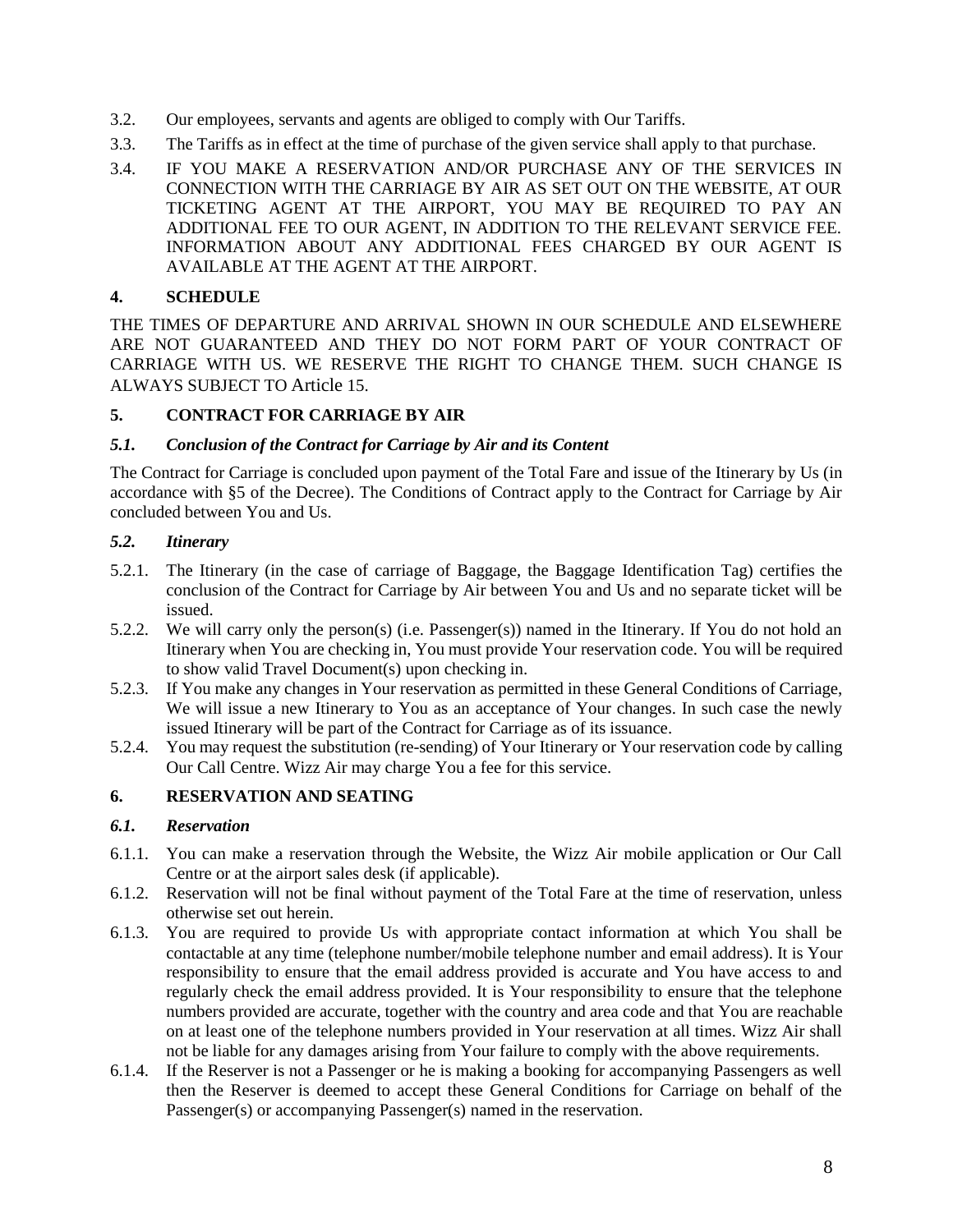6.1.5. Furthermore, if the Reserver is not a Passenger and his/her contact details are provided in Your booking You agree that the Reserver:

(a) shall be responsible for receiving and relaying any and all communications/correspondence (including changes, amendments and cancellations) from Us or Our Service Providers concerning the booking to all Passengers named in the booking; and

(b) shall inform the Passengers of any notifications sent by Wizz Air to the Reserver that affect the reservation.

In addition You acknowledge that, if You do not instruct Us otherwise, We assume that the Reserver has the consent of each Passenger to receive any refund and, where applicable, incidental expenses or compensation due and payable under the booking.

- 6.1.6. By accepting these General Conditions of Carriage the Reserver is deemed to accept and agree that any personal data has been given to Us for the purposes expressed in the Privacy Notice and, in providing Us with their contact details as the Reserver and/or in providing the Reserver with the authority to act on Your behalf, You consent to Our use of these contact details in all later correspondence, between the Reserver and Us or Our Service Provider. Please ensure that the contact details of the Reserver are provided to Us with the consent of the Reserver and that they are correct, and advise Us immediately if those details change.
- <span id="page-8-0"></span>6.1.7. When a reservation is made by a third party (including booking systems), the third party (e.g. travel agent) will act as the Reserver. It is the Reserver's obligation to provide You with all information relevant to Your reservation (including but not limited to the components of the Total Fare and the respective amounts).
- 6.1.8. You are required to provide Us with Your full name as it is included in Your Travel Document to be used at the travelling. If You fail to do so when booking or within 2 hours from the booking via Our Call Centre, a name change fee shall be paid for the correction of the name of the Passenger, the amount of which is available on the Website and in Our Call Centre.

### <span id="page-8-3"></span>*6.2. Reservation Requirements*

- <span id="page-8-1"></span>6.2.1. If You require special assistance (including, but not limited to the carriage of a recognized assistance dog), You are required to inform Us about Your physical disability or reduced mobility and the type of mobility or other aid You wish to transport or You need, or any changes thereof, 48 hours before the scheduled time of departure of Your flight either by calling our Call Center on the dedicated phone numbers or by using the dedicated email address. For the phone number and the email address, please visit the Website.
- 6.2.2. AS WE ARE UNABLE TO VERIFY YOUR STATE OF HEALTH, IF YOU HAVE ANY SERIOUS OR CONTAGIOUS DISEASE, OR ANY OTHER CONDITION REQUIRING MEDICAL CARE IT IS YOUR RESPONSIBILITY TO OBTAIN MEDICAL ADVICE ON WHETHER YOU ARE FIT TO TRAVEL BY AIR SAFELY. IN ACCORDANCE WITH THE PROVISIONS OF THESE GENERAL CONDITIONS OF CARRIAGE, WE WILL NOT BE LIABLE FOR ANY ACCIDENTS, DETERIORATION OF HEALTH CONDITIONS SUFFERED BY YOU OR FOR YOUR DEATH DURING TRAVEL BY AIR WHICH ARE DUE TO NOT SEEKING OR NOT FOLLOWING MEDICAL ADVICE.
- <span id="page-8-2"></span>6.2.3. We reserve the right to require a medical certificate confirming Your fitness to travel by air, containing explicit medical approval for Your carriage by air, in any of the cases mentioned in paragraph 6.2.1 and in any case where We have reasonable doubt that You can complete the flight safely, without requiring extraordinary medical assistance during the flight. We may require qualified medical or nursing escort if necessary. The medical certificate must be issued within 6 days of the flight date.
- 6.2.4. Should You fail to meet the requirements set out in Articles [6.2.1, 6.2.2 a](#page-8-1)nd [6.2.3, o](#page-8-2)r in case We are unable to provide the conditions set out in Your medical certificate on the aircraft We operate according to the Schedule, We will cancel Your reservation and carriage and refund the Fare after deduction of the Fee for Other Services and the Seat Protection Fee.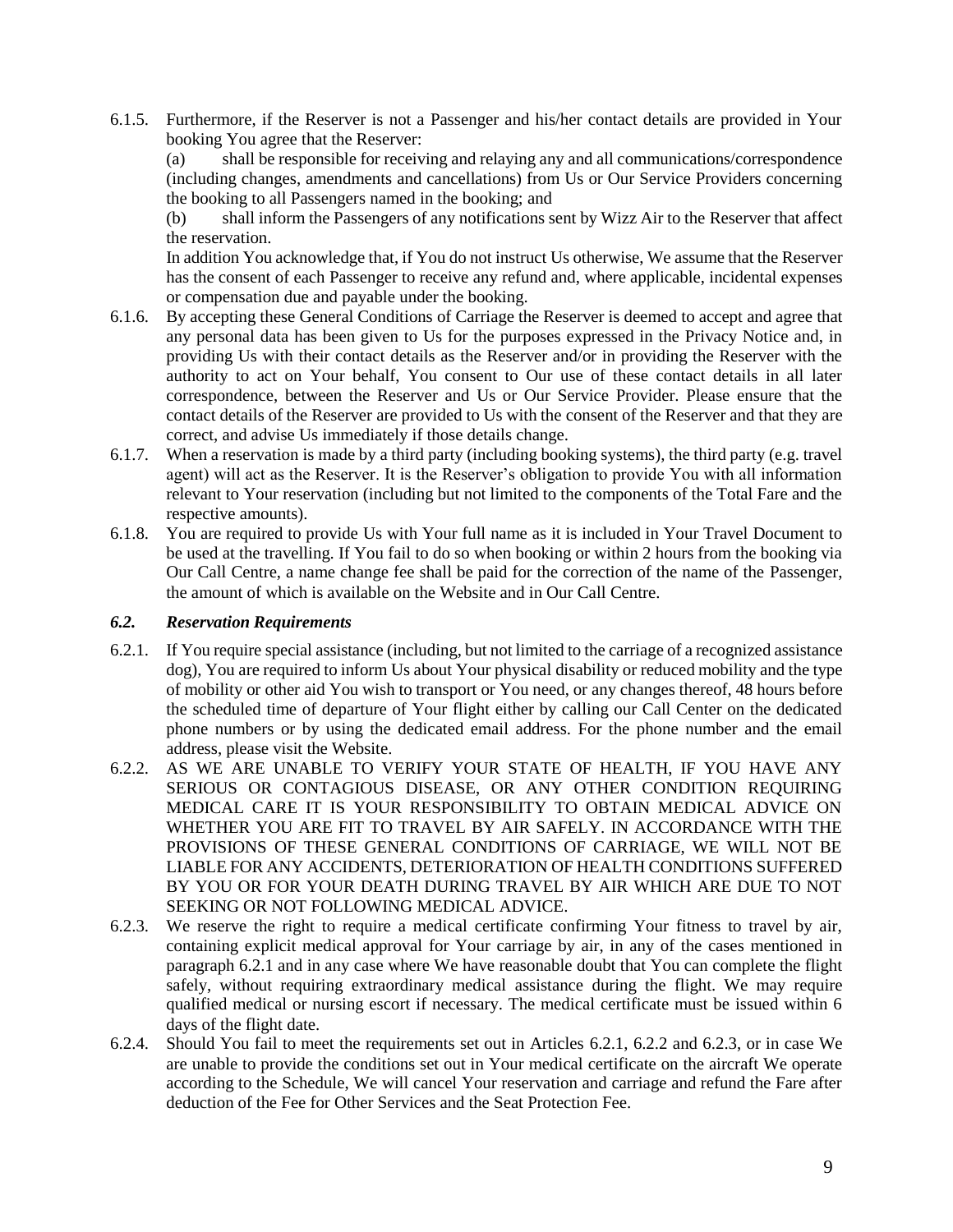<span id="page-9-0"></span>6.2.5. Should You wish to carry special Baggage or items of conditional carriage, You shall inform Our Call Centre accordingly (see Article [14.4\)](#page-20-0). For further information please visit Our Website.

# <span id="page-9-1"></span>*6.3. Seating*

- 6.3.1. Wizz Air operates an allocated seating system. When you check in (either online, via the mobile app or at the airport), a seat is selected for You free of charge.
- 6.3.2. If you have any preference, subject to availability, You may select a seat by paying the applicable fee
	- a) when you are making a booking, or
	- b) if You have completed Your reservation online or through Wizz Air mobile application; or
	- c) at the airport

up to 3 hours before the Scheduled time of departure.

Please note that after checking in, You may only upgrade the pre-selected seat to certain seats located in the front rows or the overwing exit rows.

- 6.3.3. For the purpose of these General Conditions of Carriage the fee payable for seat selection is considered as a Fee for Other Services.
- 6.3.4. Change in selected seat
- 6.3.4.1. Once You have been boarded You may be requested for operational or safety reasons to change Your allocated seat. In that case please follow the instructions of the cabin crew in this regard. Should We need to amend Your purchased seat selection, then You will be entitled to the refund of the fee You have paid for the selected seat.
- 6.3.5. In case You require special assistance with boarding and seating please refer to Article [6.2.1. I](#page-8-1)f during booking You indicated reduced mobility You can select online check-in, however You can not print Your Boarding Pass. If You have selected online check-in, please contact our Call Center for seat-allocation by calling the local phone number dedicated to requests for special assistance or sending your enquiry to the e-mail address dedicated to requests for special assistance (for the phone numbers and the dedicated email address, please check our Website). After such seat allocation You can print Your Boarding Pass. If You have selected online check-in and You have checked-in but You fail to contact our Call Center to have Your seat allocated, You must present at the check-in counter at the airport when a seat will be allocated to You, and your Boarding Pass will be printed free of charge (please refer to Article [9\)](#page-13-1).
- 6.3.6. Seating exceptions
- 6.3.6.1. For safety reasons, there are some seats that are not suitable for all passengers. These are located in the front row of the aircraft, at the overwing exits, and in the last row. For instance if You travel with a child You cannot select seats in the front row or the overwing exit row.
- 6.3.7. Cancellation or changes of the reservations by the Passenger
- 6.3.7.1. If You wish to make any changesin Your reservation asset out in Article [6.4](#page-10-3) or cancel Your booking as set out in Article [6.5,](#page-10-4) the fees paid by You for allocated seating will not be refunded and Article [6.4](#page-10-3) or [6.5](#page-10-4) applies (respectively).
- 6.3.8. Modification by Wizz Air
- 6.3.8.1. In case (i) Wizz Air changes the route or scheduled flight times/dates included in Your Itinerary in accordance with Article [15.1;](#page-21-1) or (ii) Your flight is cancelled by Wizz Air or delayed for more than 5 hours, and You have purchased a seat in relation to the booking; and due to such event You select
	- a) the cancellation of Your booking, the fee You have paid for a selected seat will be refunded to You;
	- b) re-routing of Your flight, We will either migrate the selected seat to the re-booked flight or allocate You another seat. In the latter case the full value of the fee You have paid for the selected seat will be available for You for selecting and purchasing a seat on the rebooked flight instead of the one which has been pre-allocated to You on the rerouted flight; or We will refund You the amount You have paid for the selected seat upon Your request. In the latter case, please contact our Call Center.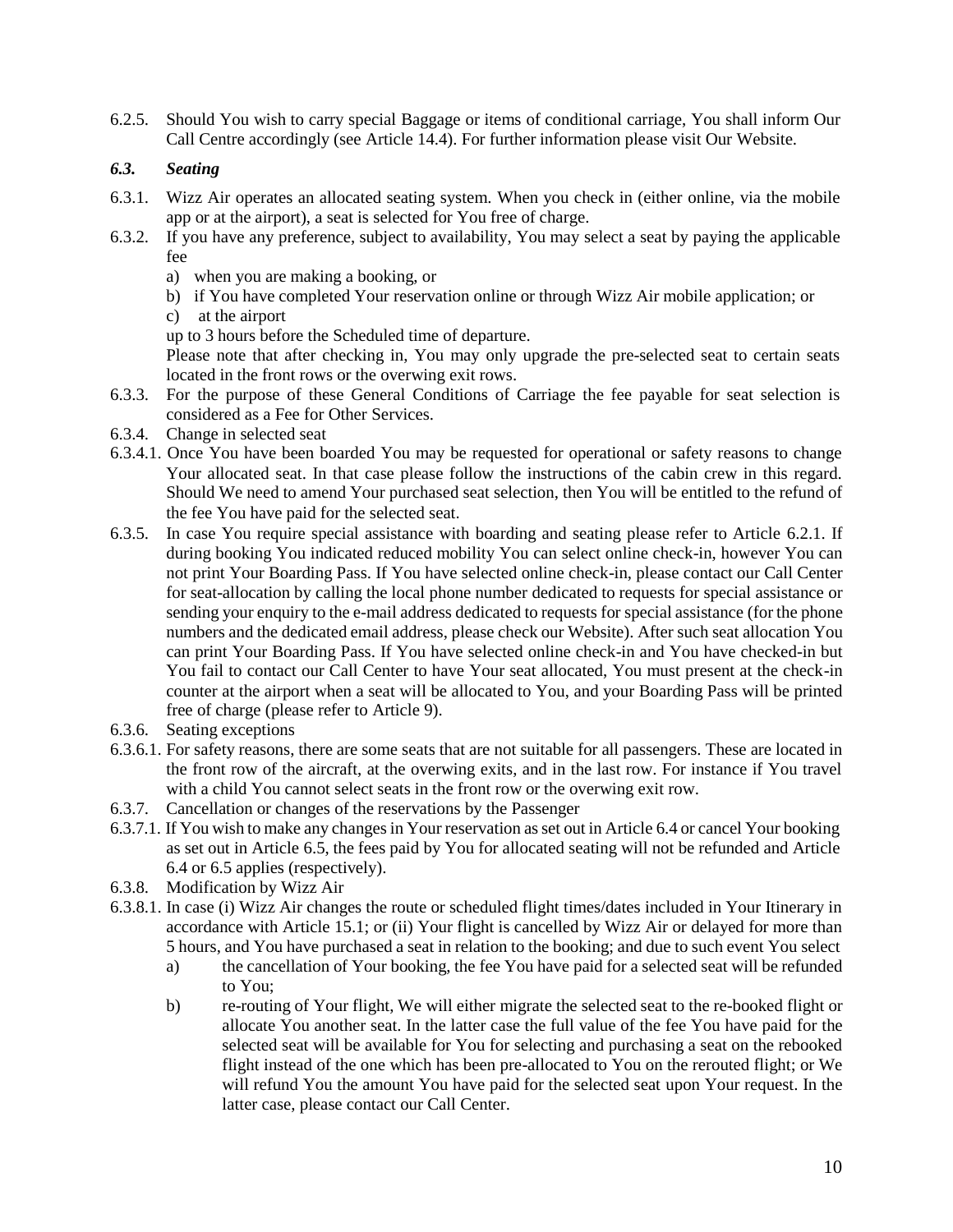# <span id="page-10-3"></span>**6.4.** *Changes of Reservation by the Passenger*

- 6.4.1. The reservation as in the Itinerary may not be transferred or modified other than as set out below.
- 6.4.2. Should You wish to change the flight times or route set out in Your Itinerary, You must make the changes either through the Website or through Our Call Centre up to 3 hours before the scheduled time of departure of Your first sector in Your reservation. If Your reservation includes more than one sector, You are not allowed to change the route after starting Your first sector. If You booked a return flight, the change of the route must be made in both sectors (i.e. if the Place of Departure or the Place of Destination is changed in one sector it has to be changed in the other sector respectively).
- 6.4.3. Unless agreed otherwise with Us, You will be required to pay a flight change fee and the difference between the original and the new Fare (including any changes in taxes, charges and Fees for Other Services). Should the new Total Fare be lower than the original, You will not be entitled to a refund, except for the amount of the lower taxes and charges.
- 6.4.4. Should You wish to change the name of a Passenger, You must make the changes through the Website or through Our Call Centre not later than 3 hours before the scheduled time of departure of Your first sector in Your reservation. You may be required to pay a name change fee, please visit the Website or call Our Call Centre for details. Name change is only allowed for all sectors booked in the same reservation evidenced by the Itinerary.
- 6.4.5. If You change your reservation as set out above, We will issue a new Itinerary with the changes You made and as of the issuance of the new Itinerary by You that new, amended Itinerary will be part of Contract for Carriage.

### <span id="page-10-4"></span>*6.5. Cancellation of Reservation by Passenger*

- <span id="page-10-1"></span>6.5.1. You may cancel Your reservation up to the fourteenth (14th) day prior to the scheduled time of departure of Your flight. You will be entitled to a refund of the Total Fare after deduction of the Cancellation Fee.
- <span id="page-10-2"></span>6.5.2. If You cancel Your reservation within fourteen (14) days prior to the scheduled time of departure of Your flight, You will be refunded the amount of the Total Fare after deduction of the Fee for Other Services and the Seat Protection Fee.
- 6.5.3. In the case of death of an immediate family member (mother, father, grandparent, child, grandchild, sister, brother, wife, husband, common law partner) within a month before the scheduled time of departure of a flight in Your reservation, upon Your request presented within 1 month of such death, We will cancel Your reservation and refund You the Total Fare for that part of the carriage that was not used provided that You present a death certificate or copy thereof within 7 days after Your request.
- 6.5.4. In case Wizz Air changes the route or scheduled flight times included in Your Itinerary in accordance with Article [15.1, o](#page-21-1)mits the Agreed Stopping Place or adds a new stopping place, You may cancel the Contract and You are entitled to a refund of the Total Fare.

# <span id="page-10-0"></span>**7. TOTAL FARE, FARE, TAXES, CHARGES AND FEES FOR OTHER SERVICES**

# *7.1.Total Fare, Fare*

- 7.1.1. Unless expressly stated otherwise by Wizz Air, the Total Fare includes the Fare, taxes, charges and the Fees for Other Services and fee for Additional Services (if any). Information about the components of the Total Fare and their respective amounts will be provided to You during the reservation process on the Website or from the Call Centre, depending on how You make the reservation.
- 7.1.2. Unless otherwise expressly stated, the Fare contains only the fare of carriage from the Place of Departure to the Place of Destination and the relating taxes and charges. The Fare does not include ground transportation service between airport terminals or between airport terminals and city and Fees for Other Services requested by You.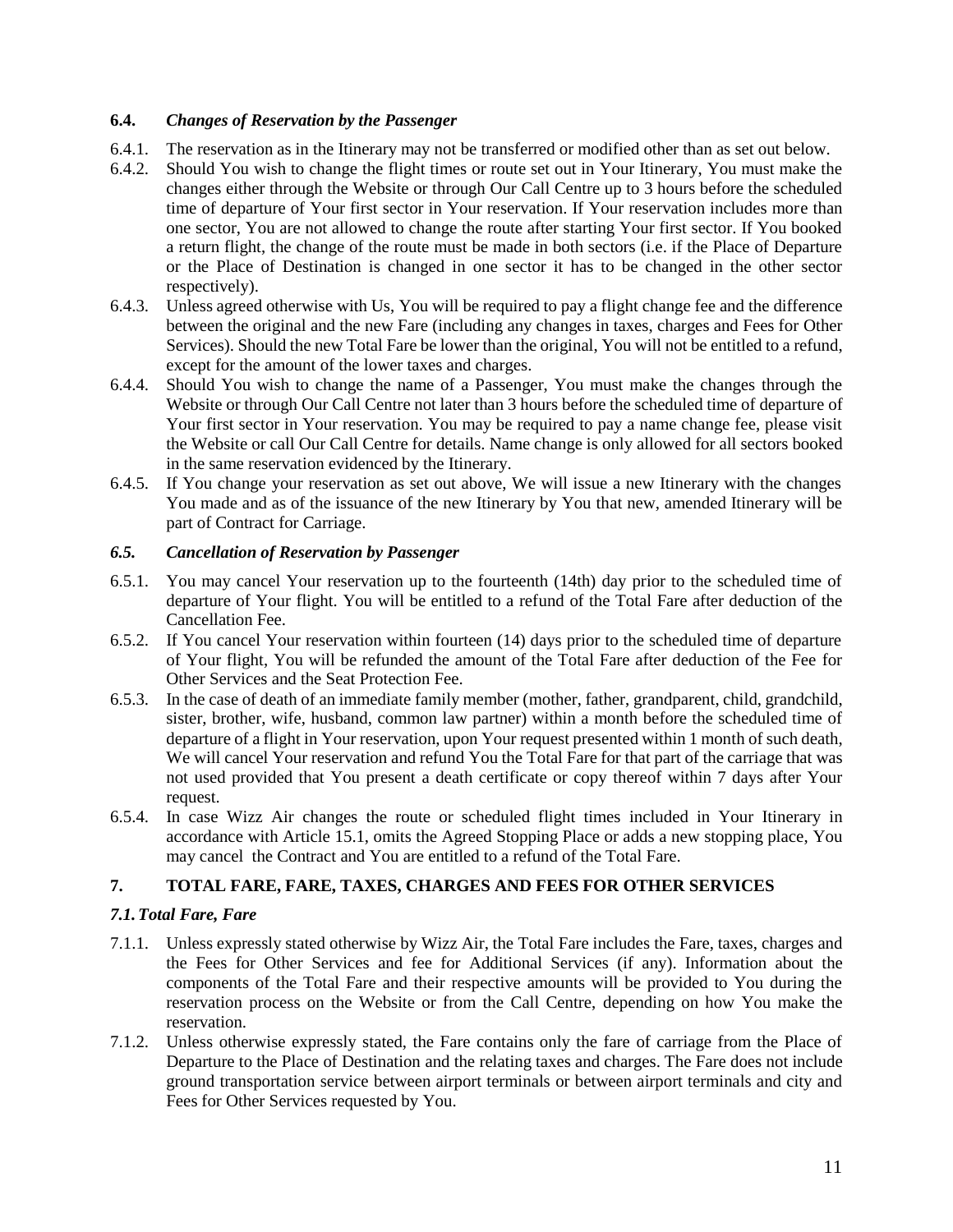- 7.1.3. The amount of the Fare is calculated in accordance with the amounts effective on the day of reservation with respect to the given carriage as indicated on the Website. The Fare shall not be influenced by the change of these amounts between the date of reservation and the date of commencement of travel (except as set out in Articles [6.4. a](#page-10-3)nd [7.2.2\)](#page-11-0).
- 7.1.4. We reserve the right to introduce promotional prices between the date of Your reservation and that of Your travel. The introduction of promotional prices will not entitle You to claim the difference between the Total Fare paid by You for Your reservation and the promotional Total Fare.

### *7.2.Taxes, Charges and Fees for Other Services*

- 7.2.1. The Fare generally includes taxes, fees and charges imposed by governments, other authorities or by airport operators on Wizz Air effective on the date of issue of the Itinerary and the lowest amount of unavoidable Fees for Other Services that are necessary for making the reservation at the levels effective at the time of reservation and purchase. The passenger-based airport charges included in the Fare are the consideration for the services provided by the operator of the airport to You, covering the handling of passengers and baggage in the territory of the airport, including but not limited to passenger and baggage check-in, passenger security check, baggage security screening, passport control and boarding. Any taxes and charges imposed by an airport operator, even if they are based on the number of passengers, are not refundable.
- <span id="page-11-0"></span>7.2.2. We reserve the right to request, and by accepting these General Conditions of Carriage You agree that You will pay any new or increased amount of taxes, charges or fees (including Fees for Other Services) relevant to Your travel imposed by governments, other authorities or by airport operators between the date of issue of the Itinerary and that of Your travel, with retroactive effect, as the case may be. If You do not pay these amounts We are entitled to refuse Your carriage in accordance with Article [12. I](#page-15-2)n case the Total Fare is significantly increased as a result of new or increased amount of taxes, charges or fees imposed by governments, other authorities or by airport operators, You are entitled to cancel Your reservation and refund of the Total Fare.
- 7.2.3. Some services can be purchased by You after reservation is made but in any case before the commencement of the travel on the Website or – subject to Article [3.4 -](#page-7-4) at the airport, depending on the type of service. Any fees for Other Services such as seat selection may change after the date of booking. The fees for Other Services shall be the Fee for Other Services applicable at the date of the purchase, which are available on Our Website or from Our Call Centre.

# *7.3.Currency of the Fare*

- 7.3.1. The Fare, taxes, charges and Fees for Other Services will be determined in the currency of the Place of Departure, unless We indicate another currency at or before the time of payment (e.g. because of the non-convertibility of the currency of the Place of Departure) or You choose to pay in a different currency. The invoice is issued in the currency of the Place of Departure.
- 7.3.2. The prices indicated in a given currency on Our Website are valid only if that given currency is the currency of the Place of Departure as defined by Us. If You choose to pay in a different currency, the price will be converted by Us.

# *7.4.Payment*

- 7.4.1. General
- 7.4.1.1. Payment of the Total Fare shall be made with debit or credit card or other means of payment as We inform You on the Website (e.g. with Wizz gift vouchers) upon reservation or with bank transfer for journeys originating in certain countries (see Article [7.4.3\)](#page-12-0). In some exceptional cases - of which You will be notified upon reservation - You will be required to pay taxes and charges separately, upon request (some airports may require payment of the airport charges at the airport).
- 7.4.1.2. You are liable for the payment of the Total Fare even if the Total Fare was paid by a third party. The debit or credit card used for payment or the payment by bank transfer and/or the reservation details may be considered by Us at Our own discretion to indicate a high risk of fraud. In such a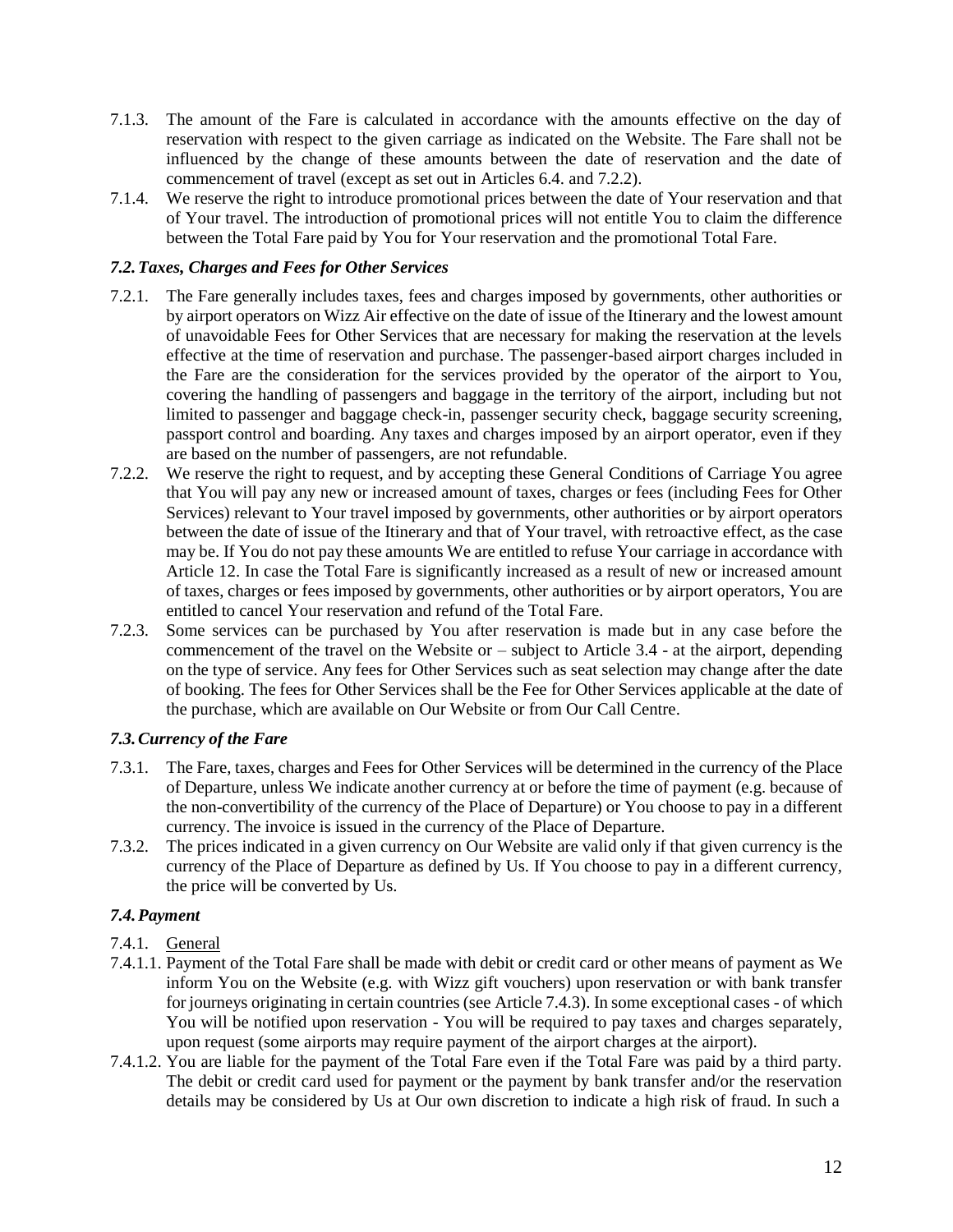case We will contact You through the telephone numbers provided in Your reservation for verification of reservation and payment details. If We are unable to make contact through those numbers, or You cannot verify the payment or reservation details, We reserve the right to cancel Your reservation and refund You the Total Fare.

- 7.4.1.3. By accepting the General Conditions of Carriage, You expressly consent that We will issue an electronic invoice relating to the Total Fare and to the provision of such an electronic invoice exclusively by electronic means only to the email address provided by You upon reservation.
- 7.4.1.4. Electronic invoices are issued in compliance with relevant Hungarian legal regulations (in particular clause 167 of the Hungarian Act No. C of 2000 on Accounting).
- 7.4.1.5. Additionally, a paper copy of the electronic invoice may be requested through the Call Centre for a fee, the amount of which is available on the Website or from Our Call Centre. Such paper copy of the invoice will be sent by post to the address provided by You to the Call Centre. You may request a modified invoice containing different invoicing details than those provided upon reservation for which You might be charged a fee.
- 7.4.1.6. Payment of the Total Fare shall be made in the currency in which the Fare has been determined, unless agreed otherwise.
- 7.4.1.7. IF YOU PAY BY CREDIT OR DEBIT CARD, YOUR PAYMENT WILL BE PROCESSED THROUGH AN INTERNATIONAL CARD PAYMENT PROCESSING SYSTEM. YOU MAY FIND THAT THE AMOUNT CHARGED TO YOUR DEBIT OR CREDIT CARD IS DIFFERENT TO (AND MAY BE GREATER THAN) THE FINAL PRICE IN OUR BOOKING CONFIRMATION AS A RESULT OF CURRENCY CONVERSION DIFFERENCES ARISING IN THE INTERNATIONAL CARD PAYMENT PROCESSING SYSTEM.
- 7.4.2. Payment in case of online reservation. You shall pay the Total Fare with a bank card suitable for internet payment when making the reservation online, or by bank transfer (if possible for the given booking) within the time period set out on the Website.
- 7.4.3. Payment if reservation made by Our Call Centre. If You make a reservation through Our Call Centre, You must provide Your bank card details to the Call Centre agent, who will arrange payment. Payment of the Total Fare must be made upon reservation. In certain cases You may pay by bank transfer, details of which are available on Our Website and Call Centre (see Article [7.4.4\)](#page-12-1). An additional fee applies to reservations made through the Call Centre, details of which are available on Our Website or by calling Our Call Centre.
- <span id="page-12-1"></span><span id="page-12-0"></span>7.4.4. Payment by bank transfer
- 7.4.4.1. Bank transfer is available for payment of the Total Fare for journeys originating in certain countries. For details, please consult Our Website.
- 7.4.4.2. You are responsible for any costs or chargesimposed in connection with a payment by bank transfer. The amount You transfer and which We receive must cover the full and exact amount of the Total Fare and must be received by Us within the timeframe set out on Our Website. If We do not receive the full amount of the Total Fare within the specified timeframe, Your Reservation will not be valid and will be deleted.
- 7.4.4.3. For payment by bank transfer the time period for making reservations is limited.
- 7.4.5. If You do not receive confirmation of Your Reservation from Us within 5 days from the date of making the Reservation to the email address provided at the time of Your reservation, You must contact the Call Centre to verify the validity of Your reservation.
- 7.4.6. If not specified otherwise by Wizz Air, the number of reservations in connection with one Wizz Account at the same time payable by bank transfer is limited.
- 7.4.7. We will return any non-identified payments to the originating bank account. All costs associated with such return bank transfer shall be borne by You.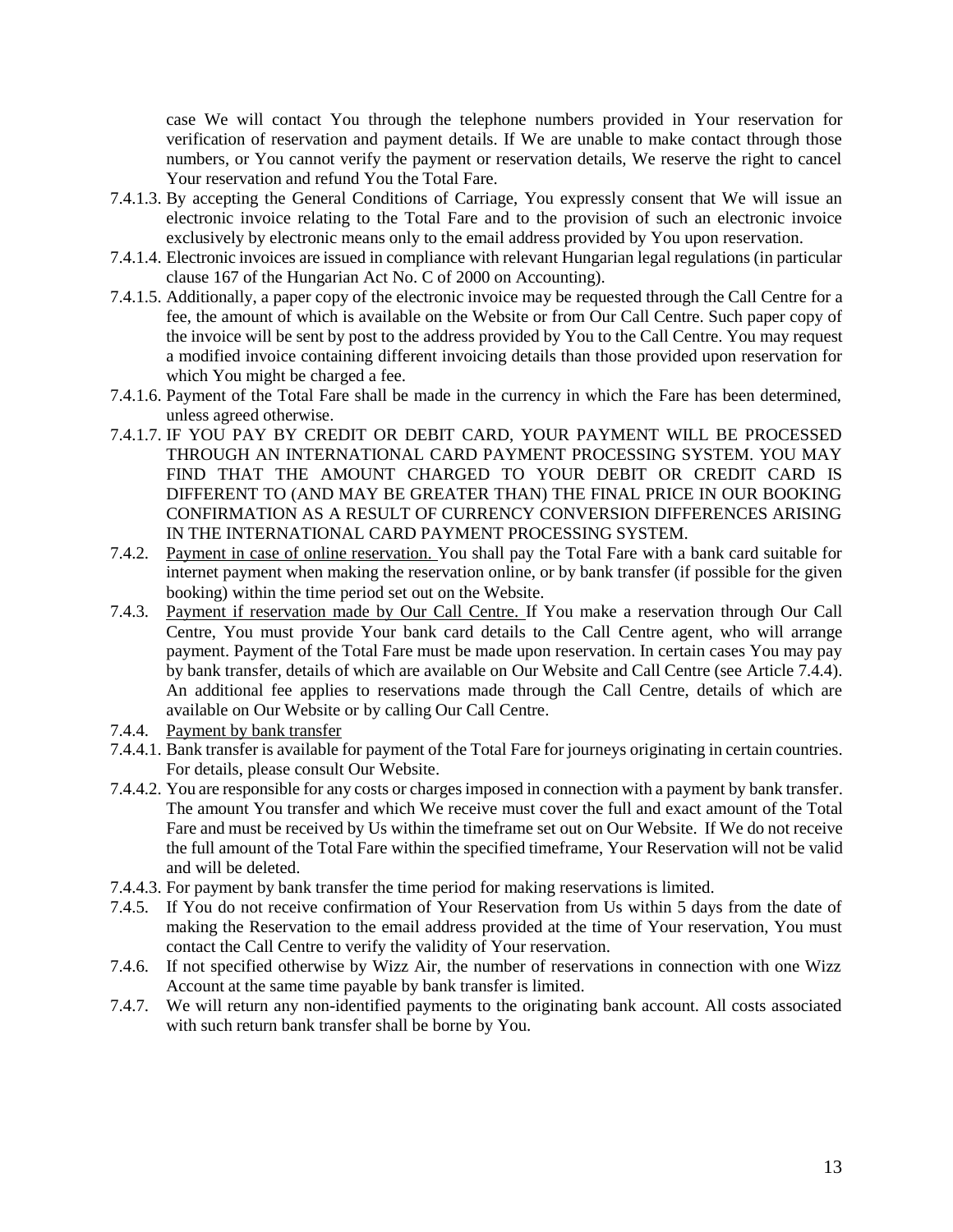# <span id="page-13-0"></span>**8. DATA PROTECTION**

- 8.1. We act in accordance with applicable data protection laws in connection with Your personal data. Our Privacy Notice is available on Our Website or, upon Your request, detailed information is available from the Call Centre.
- 8.2. You accept the Privacy Notice by concluding the Contract and accepting these General Conditions of Carriage.

# <span id="page-13-1"></span>**9. CHECK IN AND BOARDING**

- <span id="page-13-3"></span>9.1. If You are unable to travel for any reason or if You fail to show up at check-in or at the boarding gate in due time for any reason, We will (subject to Article [9.16\)](#page-14-0) refuse Your carriage, cancel Your reservation and, upon Your request to Us, refund the amount of the Total Fare after deducting the amounts of the Fee For Other Services and the Seat Protection Fee. We suggest You purchase cancellation insurance.
- 9.2. You must prove Your identity, present Your reservation code and valid Travel Documents as required under Article [11 u](#page-15-1)pon check-in. Should You fail to do so, We will refuse Your carriage, cancel Your reservation and, upon Your request to Us, refund the amount of the Total Fare after deducting the amounts of the Fee For Other Services and the Seat Protection Fee.
- 9.3. At some airports, a photograph may be taken at check-in of the Passenger for security reasons and You consent to any such photograph being taken.
- 9.4. If Your Itinerary is issued for two or more segments per one way, upon arrival at each transfer airport You are required to leave the aircraft, enter the country (pass through customs clearance, border- and security control), pick up Your Checked Baggage and check-in to Your next flight according to the procedure and rules set out in these General Conditions of Carriage.
- 9.5. Airport check-in starts 2 hours and closes, usually, 40 minutes before the time of departure according to the Schedule at the airport of the Place of Departure. At certain airports, details of which may be obtained on Our Website or from Our Call Centre, check-in closes 60 minutes before the time of departure according to the Schedule.
- 9.6. Online check-in and check in via Wizz Air mobile application is available on certain routes. If online check-in is available, You must choose when making Your reservation whether You will check-in online or at the airport. If You select airport check-in, We will charge a non-refundable handling fee, payable at the time of the reservation. If, at the time of reservation, You have selected online check-in, You may later decide to check in at the airport, but in such case You will be charged a handling fee, payable at the airport. The amount of such airport handling fees are available on the Website or from the Call Centre.
- <span id="page-13-2"></span>9.7. Unless agreed otherwise by Us, if You have selected to use online check-in for Your flight, You can check-in online from 48 hours up to 3 hours before the Scheduled flight departure time.

Online checkin is available via the Website or the Wizz Air mobile application.

- 9.8. If you checked-in online on the Website, You must print or download the Boarding Pass no later than 2 hours prior to the departure time according to the Schedule. If you checked- in via the Wizz Air mobile application, You shall download the mobile Boarding Pass in Your mobile device's passbook or other application with similar functionalities no later than 2 hours prior to the departure time according to the Schedule. In both cases You must present the printed or downloaded Boarding Pass together with Your valid Travel Documents used during online check-in at airport security and at the boarding gate.
- 9.9. If You have checked in online or via the Wizz Air application, and You have Checked Baggage, You must present together with Your baggage at the baggage drop desk not later than 40 minutes before the Scheduled Departure Time of the flight, if not specified otherwise. At some airports the check-in desks function as baggage drop desks as well.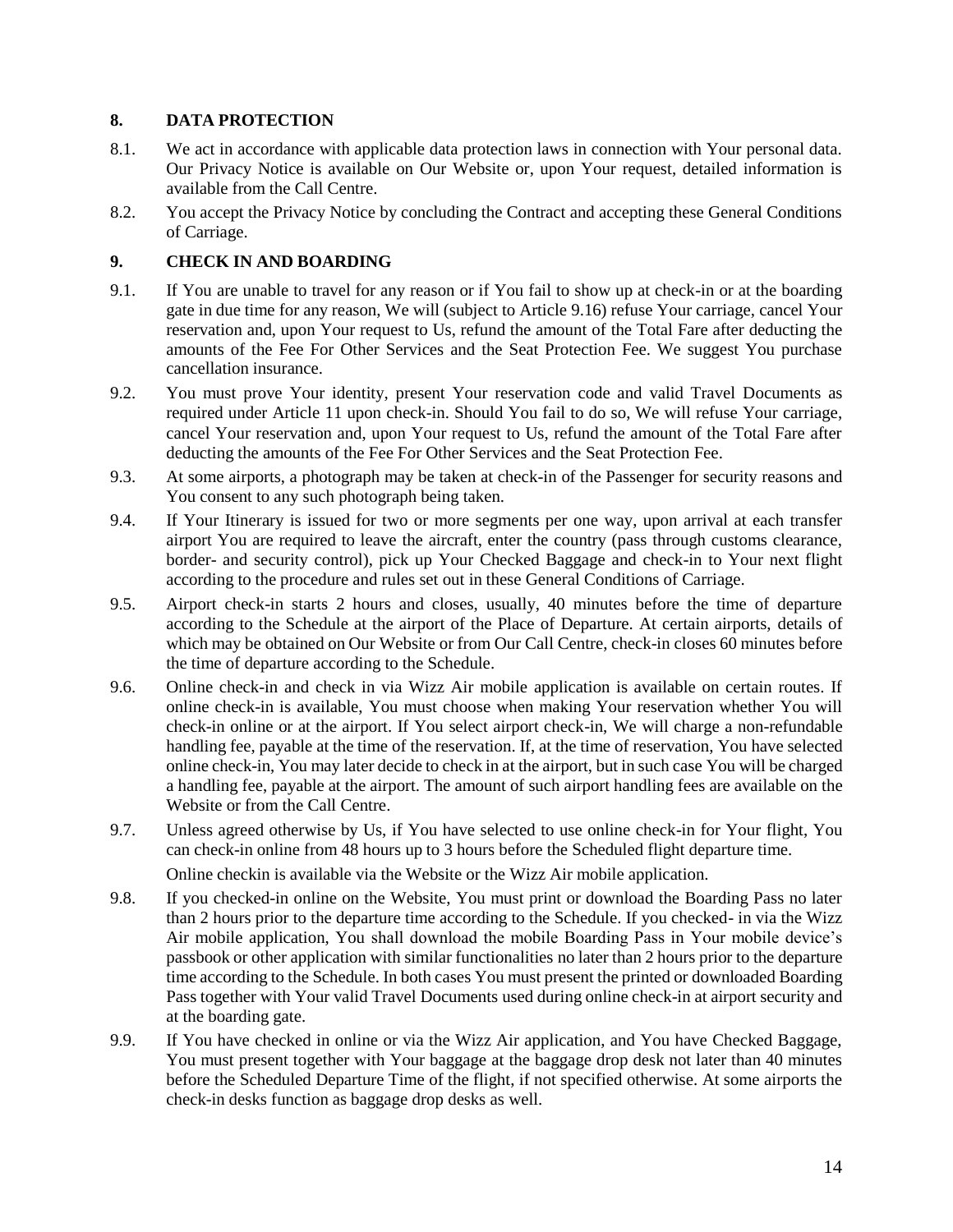- 9.10. If You failed to download Your mobile Boarding Pass or print the Boarding Pass (in case of online check-in), or You cannot present the Boarding Pass at the boarding gate for any other reason, You may check-in at the airport subject to payment of the airport check-in fee.
- 9.11. You must be present at the boarding gate ready for boarding no later than 30 minutes before the Scheduled Departure Time of the flight. If You cannot present at the boarding gate the Your Boarding Pass and/or the same Travel Documents used at the check-in, We may refuse the carriage.
- 9.12. If You have already checked-in online or through the Wizz Air mobile application:
	- (i) changes to Your name, flight date, flight time and the route can be made up to 4 hours before the Scheduled flight departure time (subject, if applicable, to the payment of any change fees as detailed on Our Website or available from Our Call Centre);
	- (ii) extra services may be added online or through Wizz Air mobile application at the appropriate service fee up to 3 hours before the Scheduled time of departure. If they are added at the airport, the service fee applicable to airport purchase is payable. Information on the services available for purchase after check-in and their fees is available on the Website, at the Call Centre or from Your travel agent.
	- (iii) if You add extra services after You check-in online or through the mobile application, You must reprint the Boarding Pass or download the mobile Boarding Pass again (respectively) showing the extra services and present it together with Your valid Travel Documents at airport security and the boarding gate.
- 9.13. Children under the age of 14 must be (a) checked-in (whether online or through the mobile application) and (b) accompanied, in each case by a Passenger above 16 years of age. In some countries the regulations regarding the travel of minors may be stricter than the above and in this case those regulations apply
- 9.14. Notwithstanding the provisions of Article [9.7,](#page-13-2) if You check-in online or through the mobile application but are not an EU/EEA citizen, You must present Yourself at the check-in desk at least 40 minutes prior to the flight departure time according to the Schedule with Your Travel Documents and have Your Boarding Pass verified there. If You fail to present a verified Boarding Pass at the boarding gate, We may refuse carriage.
- 9.15. When travelling to certain Places of Destination You must provide information about Your Travel Documents online through Our Website in order to comply with local security regulations, not later than 4 hours before the scheduled flight departure time according to the Schedule. Should You fail to do so, We may refuse Your carriage.
- <span id="page-14-0"></span>9.16. Missed flight
- 9.16.1. If You missed Your flight, You may transfer onto Our next available flight to Your Place of Destination, provided that:
	- (i) You are at the Place of Departure and request such transfer from Our ticketing agent at the airport within 30 minutes after the scheduled time of departure of Your original flight, according to the Schedule; and
	- (ii) if You checked-in on the Website or by using the Wizz Air mobile application,
		- You missed the Check-in Deadline with Your baggage if You have Checked Baggage or
		- You missed the boarding time at the gate;
		- or
	- (iii) if You selected airport check-in, You presented Yourself at the Place of Departure but missed the Check-in Deadline; and
	- (iv) You have paid the Missed Flight Fee at the airport to Our ticketing agent.
- 9.16.2. If You transfer your original flight as described in this Article [9.16 a](#page-14-0)nd You have selected airport check-in for Your rebooked flight, We will charge a non-refundable handling fee, payable at the time of the rebooking in addition to the Missed Flight Fee.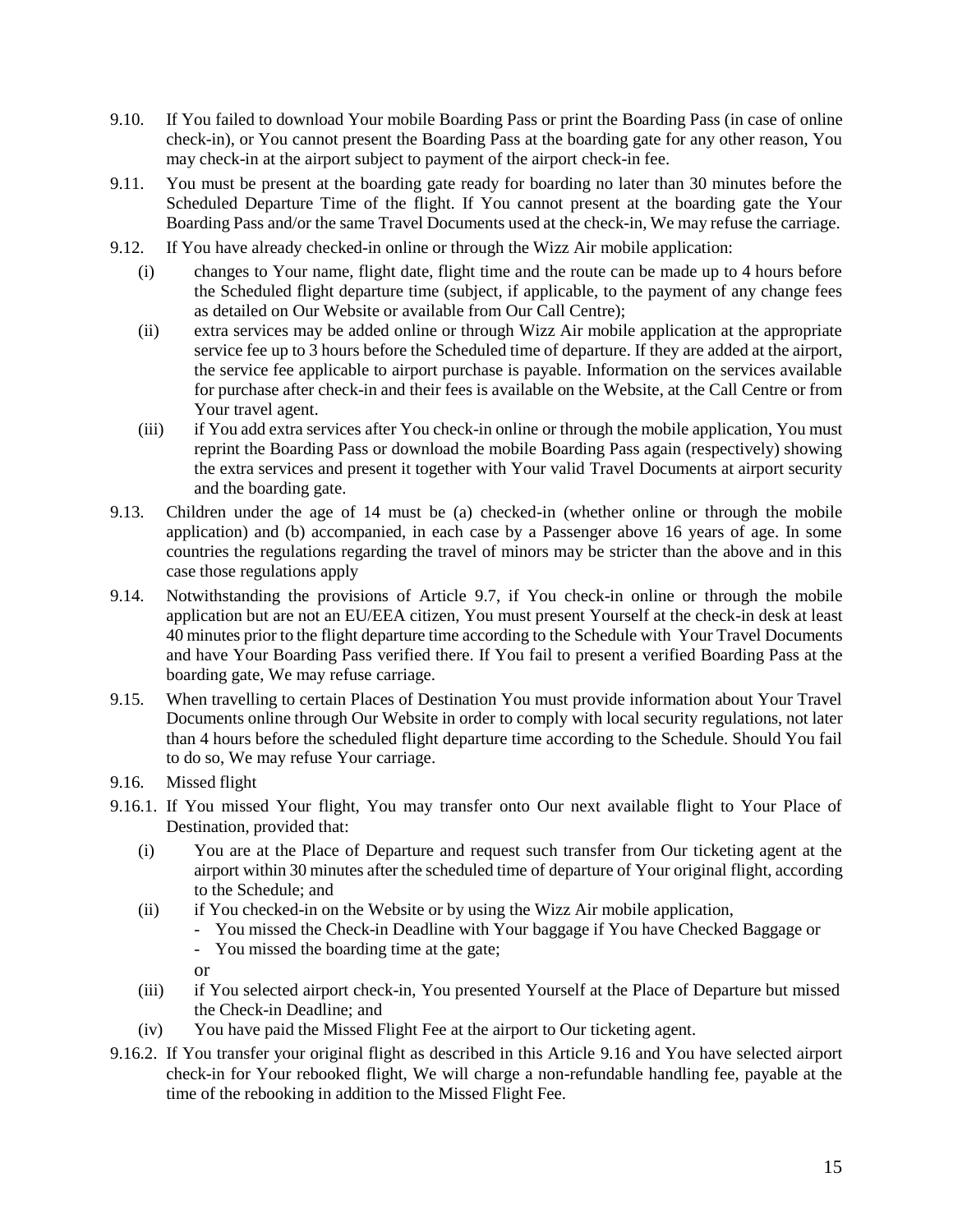- 9.16.3. If You selected airport check-in and checked-in on time but You missed the boarding time at the gate, then You must make a new booking. Rebooking under this Article [9.16 i](#page-14-0)s not permitted in such cases.
- 9.16.4. If You rebook Your flight in accordance with this Article [9.16, t](#page-14-0)hen Article [9.1 w](#page-13-3)ill not apply and the Total Fare of Your original flight will not be refunded.

# <span id="page-15-0"></span>**10. CUSTOMS CLEARANCE AND SECURITY CONTROL**

- 10.1 You must complete all immigration or other security formalities and customs clearance required for Your flight. If You fail to comply with such requirements, We will refuse Your carriage, cancel Your reservation and upon Your request to Us, refund the Total Fare after deducting the amounts of the Fee for Other Services and the Seat Protection Fee.
- 10.2 You must submit Yourself to the security checks carried out by governmental or airport authorities of the Countries Affected by Carriage, by the operator of the airport and by the carrier.
- 10.3 If the law of the Countries Affected by Carriage so requires, You must be present at the inspection of Your Baggage carried out by the customs authorities or other authority officials.
- 10.4 To the extent permitted by law, We disclaim all liability for damages arising from inspections set out in this Article [10](#page-15-0) and/or Your refusal to submit Yourself or Your Baggage to such inspections.

### <span id="page-15-1"></span>**11. TRAVEL DOCUMENTS**

- <span id="page-15-3"></span>11.1 You must have all necessary entry, exit, medical and other documents required by the Countries Affected by Carriage and to comply with the relevant rules and regulations of the Countries Affected by Carriage. The Travel Document You use for border control and boarding must be the same You used for check-in. We are not liable for the existence, propriety and validity of Your Travel Documents. If You fail to meet these requirements or should Your Travel Documents be improper or incomplete, We disclaim any and all liability for any damages arising as a result.
- <span id="page-15-4"></span>11.2 If You are required to hold a valid visa to enter the country of the transfer airport You must be holding one upon arrival. Should You fail to comply with this requirement, We will not be liable for any damage resulting from such failure.
- 11.3 Should We be obliged to pay any fines, penalties or should any expenditure incur to Us due to Your failure to comply with the rules mentioned in Article [11.1](#page-15-3)[-11.2, Y](#page-15-4)ou shall reimburse these costs to Us upon Our request. You shall also bear the costs of the transportation from the state that does not permit entry. We will not reimburse You the proportion of the Fare that relates to the carriage to the state not permitting Your entry.
- 11.4 Except as provided in the Hungarian Civil Code We are not responsible for refusing Your carriage if We reasonably believe that the applicable law and regulations do not permit Your carriage.

### <span id="page-15-2"></span>**12. REFUSAL OF CARRIAGE**

- 12.1 In addition to any other circumstances set out in other articles of these General Conditions of Carriage, We reserve the right to refuse the carriage of You and/or Your Baggage, especially if:
	- a. We reasonably believe that the refusal of the carriage is necessary for security reasons (e.g. You are intoxicated);
	- b. We reasonably believe that the carriage may endanger the life, health, physical integrity and comfort of You and/or those on board;
	- c. We reasonably believe that Your age, mental or physical state may endanger You and/or those on board or the property thereof;
	- d. Your physical state, Your clothes or behaviour frighten, disgust or scandalize those on board;
	- e. You violated the code of conduct on a previous flight and We reasonably believe that You will repeat this behavior;
	- f. We have previously notified You that We would not at any time carry You on Our flights;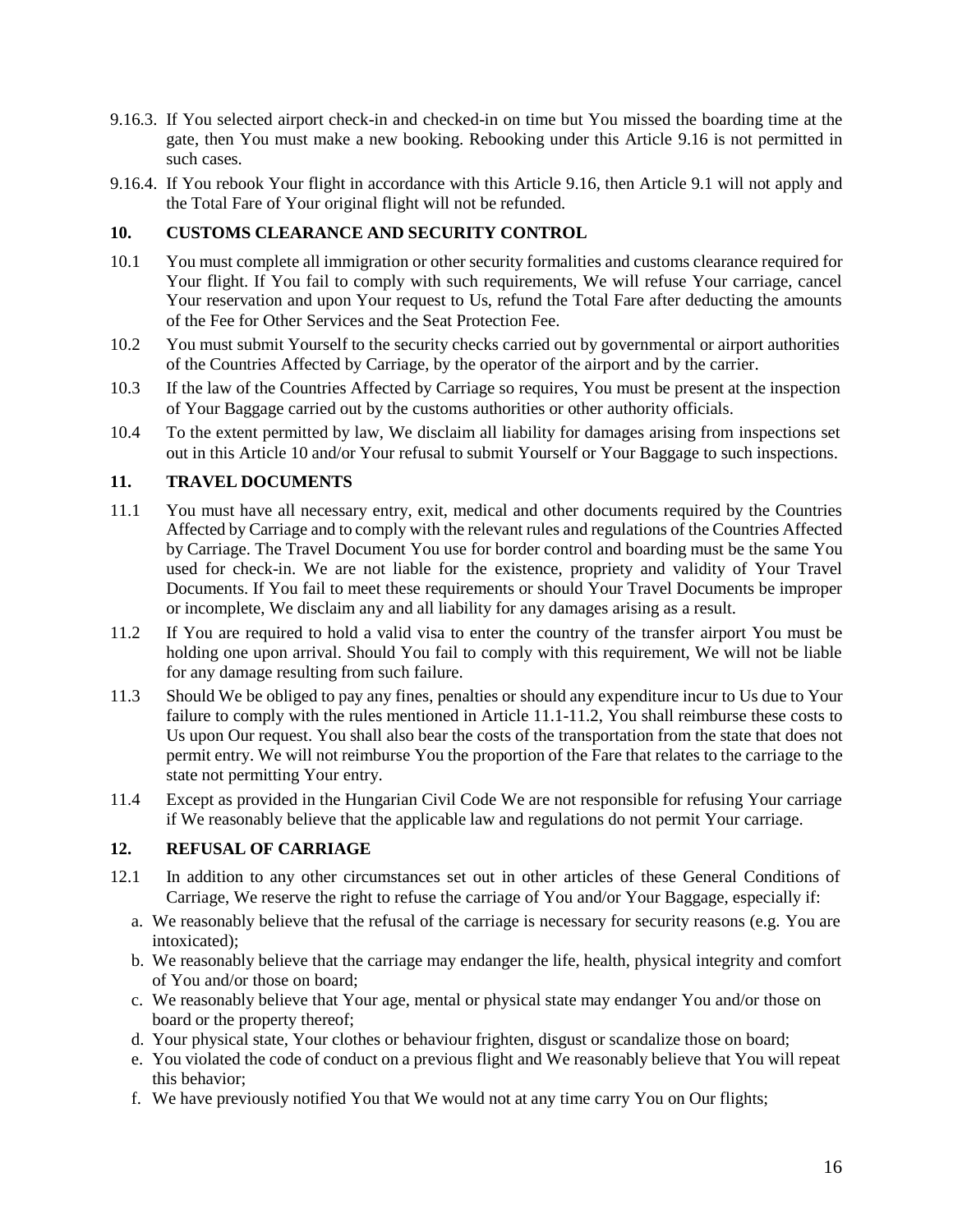- g. We could have also refused Your reservation;
- h. You refused to go through immigration and/or customs formalities;
- i. You refused to submit Yourself or Your Baggage to the security check;
- j. You have not paid the applicable Fare, taxes, charges, or Fees for Other Services;
- k. You owe Us any money in respect of a flight(s);
- l. We reasonably believe that the refusal of the carriage is necessary to comply with the rules and regulations of any of the Countries Affected by Carriage;
- m. You do not hold a valid Boarding Pass or valid Travel Documents (including the destruction of such documents in the course of carriage) or cannot present at boarding the Travel Documents used at online check-in or if You are not EU/EEA citizen and used online check-in, You fail to present a Boarding Pass stamped at the check-in desk;
- n. You do not meet or We reasonably believe that You do not meet the entry requirements of the country of the Agreed Stopping Place or the Place of Destination (including failure to provide information about Your Travel Documents not later than 4 hours prior to the scheduled flight departure time through Our Website when travelling to Place of Destinations where it is compulsory);
- o. You attempt to enter a country through which You may only be in transit;
- p. You refuse to hand over Your Travel Documents to Us or to the competent authorities against a certificate of receipt - when demanded;
- q. You cannot prove that You are the person named in the reservation; especially if the name in the reservation is not identical to the name in the Travel Document You provide at the airport.
- r. You failed to inform Us about Your special needs or about Your intention to carry a special Baggage or item of conditional carriage;
- s. You need special support that We are unable to provide or would incur disproportionately high expenditure.
- 12.2 Should Your behaviour be likely to constitute a reasonable suspicion of a misdemeanour or a crime, or You smoke on board, We shall initiate legal procedure with the competent authorities. We also reserve the right to refuse any further carriage of You and Your Baggage and cancel Your reservation(s).
- 12.3 Should We, in the reasonable exercise of Our discretion, refuse Your carriage or cancel Your reservation on the basis of this Article or Article [13.3.4 o](#page-17-0)r [13.3.6, W](#page-18-1)e will, if requested by You via the Call Centre, refund the Total Fare after deducting the amounts of the Fee for Other Services and the Seat Protection Fee. We will not be liable for any loss or damage incurred due to any such refusal of carriage.
- 12.4 In some countries the regulations regarding the refusal of carriage may be stricter than the above and in this case those regulations apply.

#### <span id="page-16-0"></span>**13. SPECIAL RULES APPLYING TO CARRIAGE BY AIR OF PASSENGERS**

#### *13.1 Carriage of Passengers with special needs*

- 13.1.1. Should You have any special needs, You must inform Us (see Article [6.2\)](#page-8-3).
- 13.1.2. A maximum of 28 disabled or incapacitated Passengers or Passengers with reduced mobility, including a maximum of 10 Passengers who require a wheelchair from check-in to the cabin seat, can be carried on board the same aircraft.
- 13.1.3. Pregnant women may not travel on Our flights after the 34th week of pregnancy. In case of twin pregnancy, the relevant time limit is the 32nd week of pregnancy. Women who are over their 28th week of pregnancy may only travel on Our flights if they provide Us with a medical certificate confirming their fitness to travel by air. We will only be liable in accordance with these General Conditions of Carriage for any health problems to pregnant women and/or their unborn child that may occur during or as a result of carriage by air. The medical certificate must be issued within 6 days of the flight date.
- 13.1.4. We do not accept Passengers on stretchers.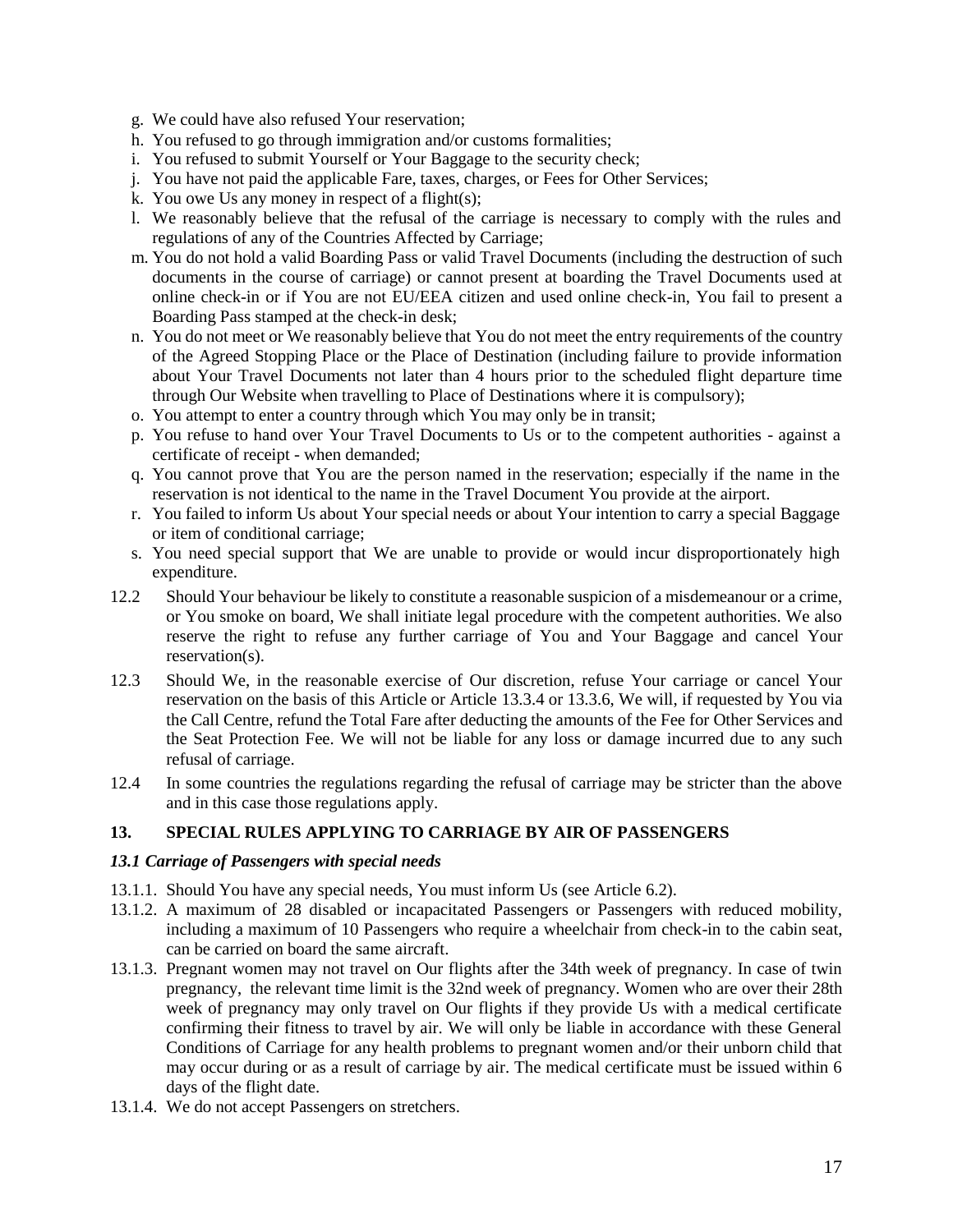- 13.1.5. Portable Oxygen concentrators (POCs) that do not contain compressed gas or liquid oxygen can be taken on board, subject to providing evidence on the nature of the equipment. Such POCs include the Continuous Positive Airway Pressure (CPAP) containing a ventilation device that blows a gentle stream of air into the nose to keep the airway open; but it does not contain oxygen. These devices are excluded from Our Unchecked Baggage policy and can be taken on board as an additional item. If You carry such device on board, please contact our Call Center at least 48 hours prior to the Scheduled departure of Your flight. For more information please visit Our Website.
- 13.1.6. Breathing aids that contain compressed gas or liquid oxygen cannot be taken onboard.
- 13.1.7. We do not accept passengers travelling with their own oxygen but we will provide medical oxygen to those passengers who have requested such special assistance during the flight. If You need such assistance please contact our Call Centre at least 48 hours prior to the scheduled departure of the flight to arrange this service. For more information please visit Our Website or contact Our Call Center.

### *13.2 Carriage of Infants and persons under the age of 14*

- 13.2.1. Infants under the age of 2 can travel on their parents' lap. Only one Infant is allowed to travel with each adult. A maximum of 15 Infants can be carried on board the same aircraft for safety reasons. The fees charged for carriage of Infants are available on the Website or from Our Call Centre.
- 13.2.2. If Your reservation is for return travel and the Infant turns two years old before the date of the return sector, a separate reservation must be made for the return travel, as the child will no longer be considered to be an Infant.
- 13.2.3. Children under the age of 14 must be accompanied by a person at least 16 years old. We do not accept unaccompanied persons under the age of 14. One person above the age of 16 is allowed to accompany a maximum of 10 persons under the age of 14. In some countries the regulations regarding the travel of minors may be stricter than the above, in which case those regulations will apply.
- 13.2.4. We do not carry children under the age of 14 days on the day of travel.

#### *13.3 Conduct On Board*

- 13.3.1 You must comply with the instructions of the Crew at all times during the carriage.
- 13.3.2 Forsafety reasons, We may forbid or limit the use of electronic equipment, including but not limited to, cellular phones, laptop computers, portable recorders, portable radios, CD players, electronic games or transmitting devices, radio controlled toys and walkie-talkies on board the aircraft. Operation of hearing aids and pacemakers is permitted, while other portable electronic devices can be operated in flight mode only.
- 13.3.3 For safety reasons You are only allowed to consume alcoholic beverages purchased on board.
- <span id="page-17-0"></span>13.3.4 Should You
	- a) in the Crew's reasonable judgment, endanger with Your behaviour the security or safety of the aircraft or those on board and their property;
	- b) abuse the Crew members verbally or physically or hinder them in carrying out their duties;
	- c) fail to comply with the instructions of the Crew (including warnings on the consumption of alcohol, drugs, smoking and on the use of electronic equipment);
	- d) cause discomfort or inconvenience, damage or injury to those on board,

we have the right to enforce any and all measures, including coercion, that are deemed necessary to prevent or to stop such behaviour, and You shall indemnify Us for any damage or cost arising out of Your behaviour. We reserve the right to enforce such claim in a lawsuit and to refuse any further carriage of You and Your Baggage and cancel Your reservation(s).

13.3.5 In other respects, the provisions of the Tokyo Convention on Offences and Certain Other Acts Committed on Board Aircraft, signed on 14 September 1963 and notified by the Statutory Rule 1971 No. 24, and other governing laws will apply to all acts committed on board.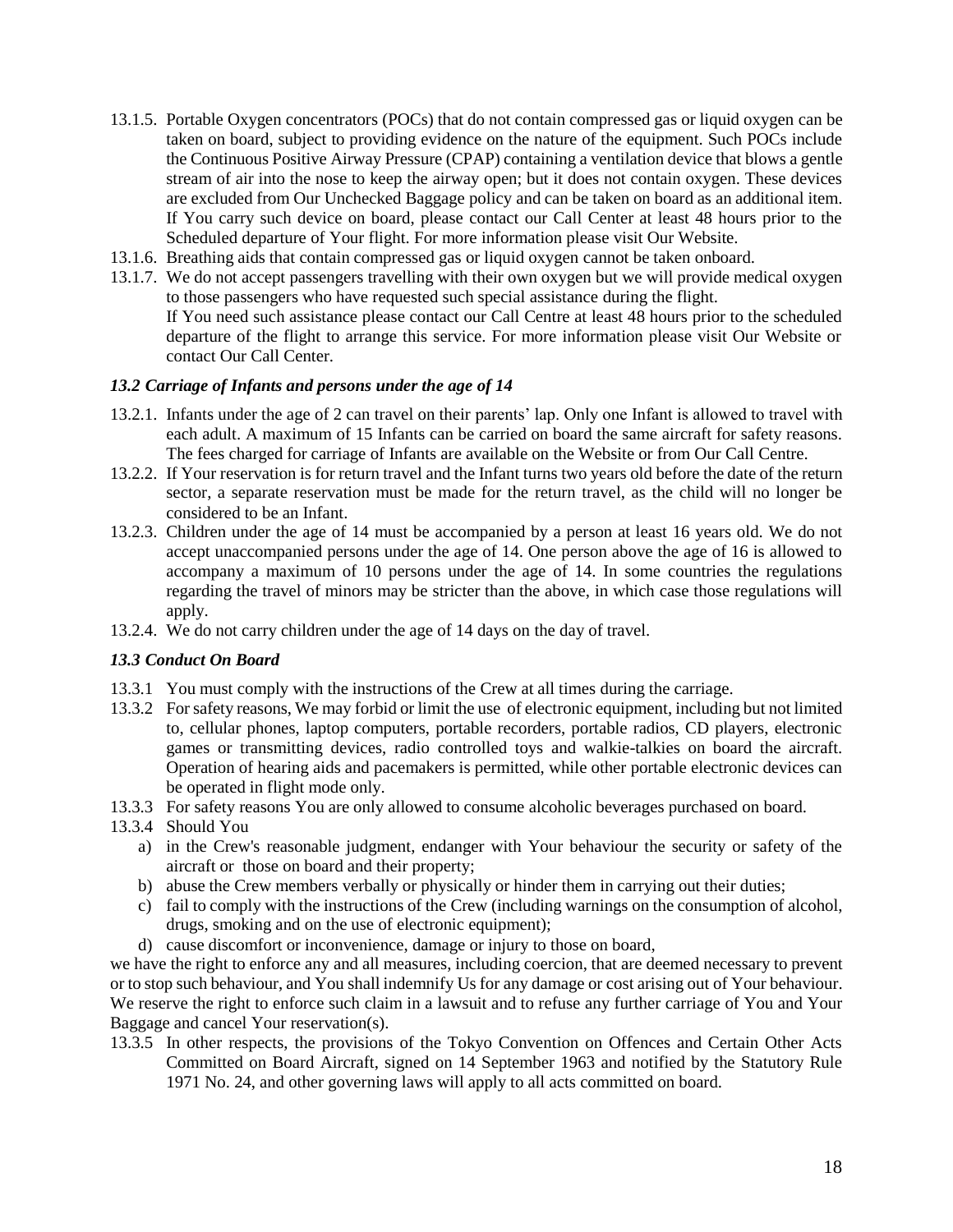<span id="page-18-1"></span>13.3.6 Smoking of any kind, including e-cigarettes, is prohibited on board Our aircraft. Any attempt of smoking may result in severe criminal consequences being brought against you and damages caused will be claimed against You by Us. Furthermore in such cases We reserve the to refuse any further carriage of You and Your Baggage and cancel Your reservation(s).

### *13.4 Catering and Other Services*

- 13.4.1 We may offer drinks and light snacks for sale on Our flights.
- 13.4.2 In case of a transportation to be performed by several carriers, We are only liable (in accordance with these General Conditions of Carriage) for the segment of the transportation performed by Us.

### <span id="page-18-0"></span>**14. BAGGAGE**

### <span id="page-18-2"></span>*14.1 Types of Baggage, Baggage Allowance*

- 14.1.1. For health and safety reasons the weight of one piece of Checked Baggage must not exceed 32 kilograms per piece. The maximum dimensions for one piece of Checked Baggage are: 149.9 x 119.4 x 171.5 cm. We reserve the right to limit the number of items of Checked Baggage per passenger. If such restrictions are in force, they are available on the Website or from Our Call Centre. We will refuse the carriage of Checked Baggage above any such limit as set out in this Article [14.1.](#page-18-2)
- 14.1.2. WE WILL CHARGE A HANDLING FEE FOR EACH PIECE OF CHECKED BAGGAGE. THE AMOUNT OF SUCH FEE IS AVAILABLE ON THE WEBSITE OR FROM OUR CALL CENTRE. IF THE TOTAL WEIGHT OF YOUR CHECKED BAGGAGE EXCEEDS THE CHECKED BAGGAGE ALLOWANCE YOU SELECTED, WE WILL CHARGE AN EXCESS FEE FOR EACH KILOGRAM EXCESS AT THE RATE PREVAILING ON THE DAY OF TRAVEL. AMOUNT OF SUCH FEE IS AVAILABLE ON THE WEBSITE OR FROM OUR CALL CENTRE. WE WILL REFUSE THE CARRIAGE OF CHECKED BAGGAGE IF THE APPROPRIATE HANDLING AND/OR EXCESS FEE WAS NOT PAID.
- 14.1.3. YOU MAY CARRY ONLY ONE PIECE OF HAND BAGGAGE PER PASSENGER, WHICH MUST COMPLY WITH THE FOLLOWING SIZE LIMITATIONS: THE SIZE OF THE HAND BAGGAGE SHALL NOT EXCEED 40X30X20 CM (HANDLES AND WHEELS EXCLUDED (BUT MAX 5CM EXTRA WHEELS)).. The dimensions specified in this article 14.1.3 include the side pockets.
- 14.1.4. Certain optional Wizz Air services permit You to carry an Extra On-board Baggage not exceeding the dimension of 55x40x23 cm and weight of 10 kg (handles and wheels excluded but max 5 cm extra wheels) in addition to the Hand Baggage.. .
- 14.1.5. IF THE SIZE AND/OR WEIGHT OF YOUR UNCHECKED BAGGAGE EXCEEDS THE ABOVE LIMITATIONS, THE CARRIAGE OF SUCH OVERSIZED/OVERWEIGHT UNCHECKED BAGGAGE IS SOLELY SUBJECT TO THE PAYMENT OF THE EXCESS FEE (OVERSIZE/OVERWEIGHT FEE) AT THE BOARDING GATE SPECIFIED ON OUR WEBSITE. WE RESERVE THE RIGHT TO CARRY ANY OVERSIZE/OVERWEIGHT UNCHECKED BAGGAGE AS CHECKED BAGGAGE. Due to cabin space limitation the maximum size of any Unchecked Baggage carried in the cabin cannot exceed the dimension of 55x40x23 cm and weight of 10 kg (handles and wheels excluded but max 5 cm extra wheels). In case it is necessary due to operational and/or safety reasons We reserve the right to carry any Unchecked Baggage compliant with the above size and weight limitations free of charge in the cargo compartment. This provision is not applicable to Personal Properties according to 14.1.6.
- 14.1.6. In addition to Unchecked Baggage You may take the following, small size Personal Properties on board without paying a separate fee:
	- a. coat or a blanket;
	- b. a cellular phone;
	- c. reading material for the flight;
	- d. for children under the age of two: food for the flight;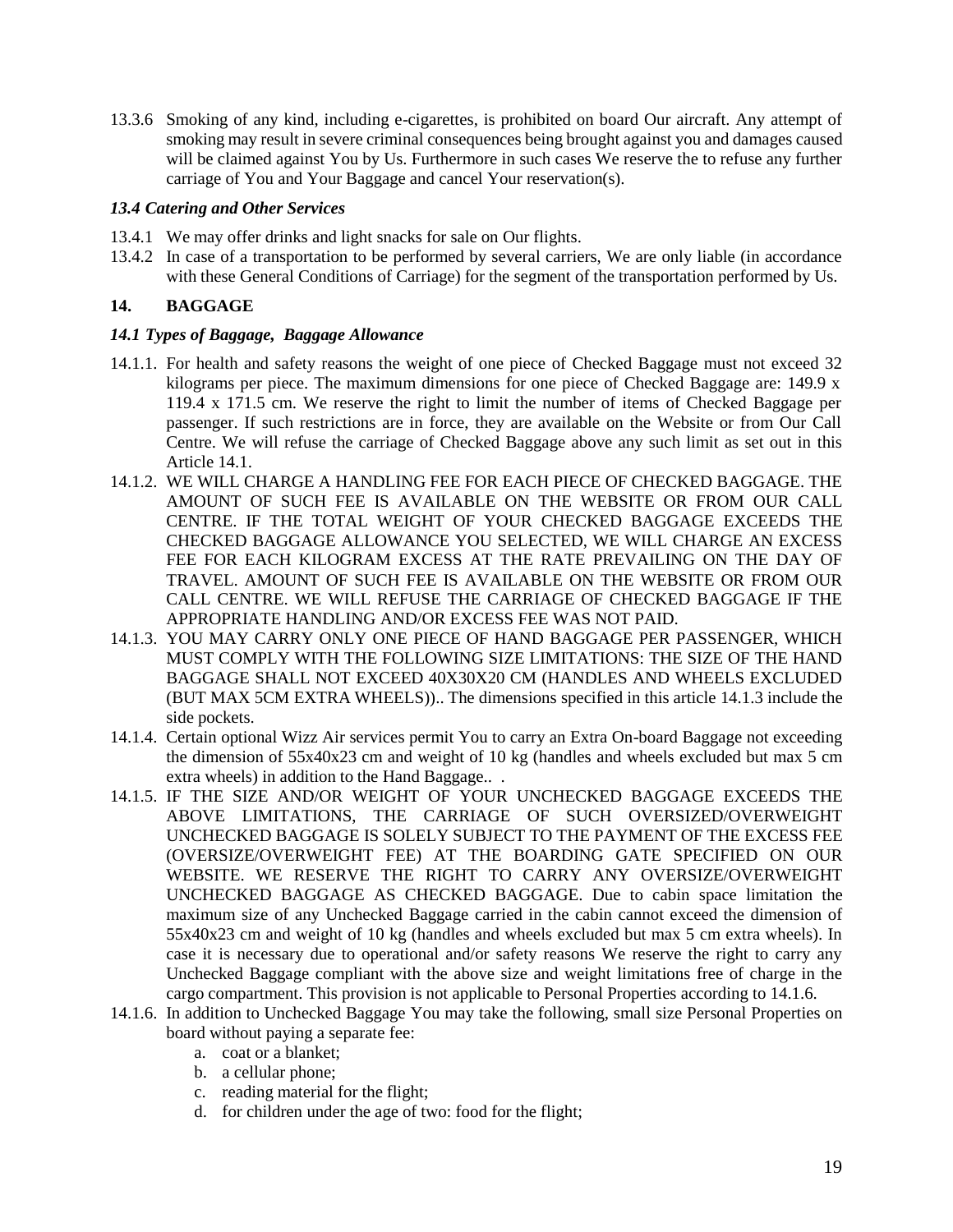- e. duty free items bought in the airside departure lounge, after passing through the security check;
- f. a pair of crutches for the physically disabled;
- g. rear-facing infant car seat equipped with inside seat belt, if the Infant travels on a separate purchased aircraft seat, and the car seat is equipped with a latch which enables it to be securely fastened with the passenger seat belt.
- 14.1.7. Some airports may have further policy restrictions regarding Unchecked Baggage and Personal Properties and which may be more restrictive than the above. In such cases the airport's regulations prevail.
- 14.1.8. At certain airports the relevant fee may only be paid by using a credit or debit card. For the list of such airports You shall consult Our Website or call Our Call Center. We will inform You of the updated list of such airports on the Website. Should We fail to update the list of such airports at the Website, We are liable for any damages arising directly from such failure as defined in these General Conditions of Carriage and the relevant laws.
- 14.1.9. SHOULD YOU FAIL TO PAY THE FEE APPLICABLE TO THE CHECKED BAGGAGE, WE MAY REFUSE THE CARRIAGE OF YOUR BAGGAGE. WE HEREBY EXCLUDE ALL LIABILITY FOR DAMAGES ARISING FROM SUCH REFUSAL.
- 14.1.10.You shall store Your Unchecked Baggage and other items taken on board in a way that the aisles and emergency exits are left clear, in compliance with the instructions of the Crew.
- 14.1.11.Prams and wheelchairs shall be checked in with other Baggage and will be carried free of charge, if the user of the equipment is travelling.

# <span id="page-19-1"></span>*14.2 Acceptance of Baggage*

- 14.2.1. When We accept Your Baggage for carriage as Checked Baggage, We will issue a Baggage Identification Tag and a Baggage Claim Tag for each piece of Checked Baggage.
- 14.2.2. Your Checked Baggage will be carried on the same aircraft as You.

# <span id="page-19-0"></span>*14.3 Items Excluded from Carriage*

- 14.3.1. THE FOLLOWING ITEMS ARE EXCLUDED FROM CARRIAGE (THESE MUST NOT BE PLACED IN YOUR CHECKED OR UNCHECKED BAGGAGE OR TAKEN WITH YOU AS PERSONAL PROPERTY):
	- a. weapons and explosives including weapons of hunting or sports purposes as defined by the law of any of the Countries Affected by Carriage listed in the Itinerary;
	- b. any item or substance that looks like a weapon or explosive;
	- c. flammable substance (except: alcoholic beverages, hair spray, perfume, cologne);
	- d. radioactive materials;
	- e. condensed gas (except: CO2 used for moving artificial limb; container of inflammable gas used for self-inflating lifejacket);
	- f. poisonous or infectious substance;
	- g. corrosives (except: mercury in thermometers, barometer, wheelchair battery);
	- h. security type briefcases, attaché cases orsuitcases with built-in alarm devices containing lithium batteries or pyrotechnical material;
	- i. items and materials that endanger safety of the aircraft, or the life, health, bodily integrity or property of those on board;
	- j. any item or material that is forbidden under the rules and regulations of the Countries Affected by Carriage;
	- k. any item that is not suitable for carriage because of its weight, size or any other characteristics;
	- l. remains of human body;
	- m. any items specified in the International Civil Aviation Organization (ICAO) Technical Instructions for the Safe Transport of Dangerous Goods by Air and the International Air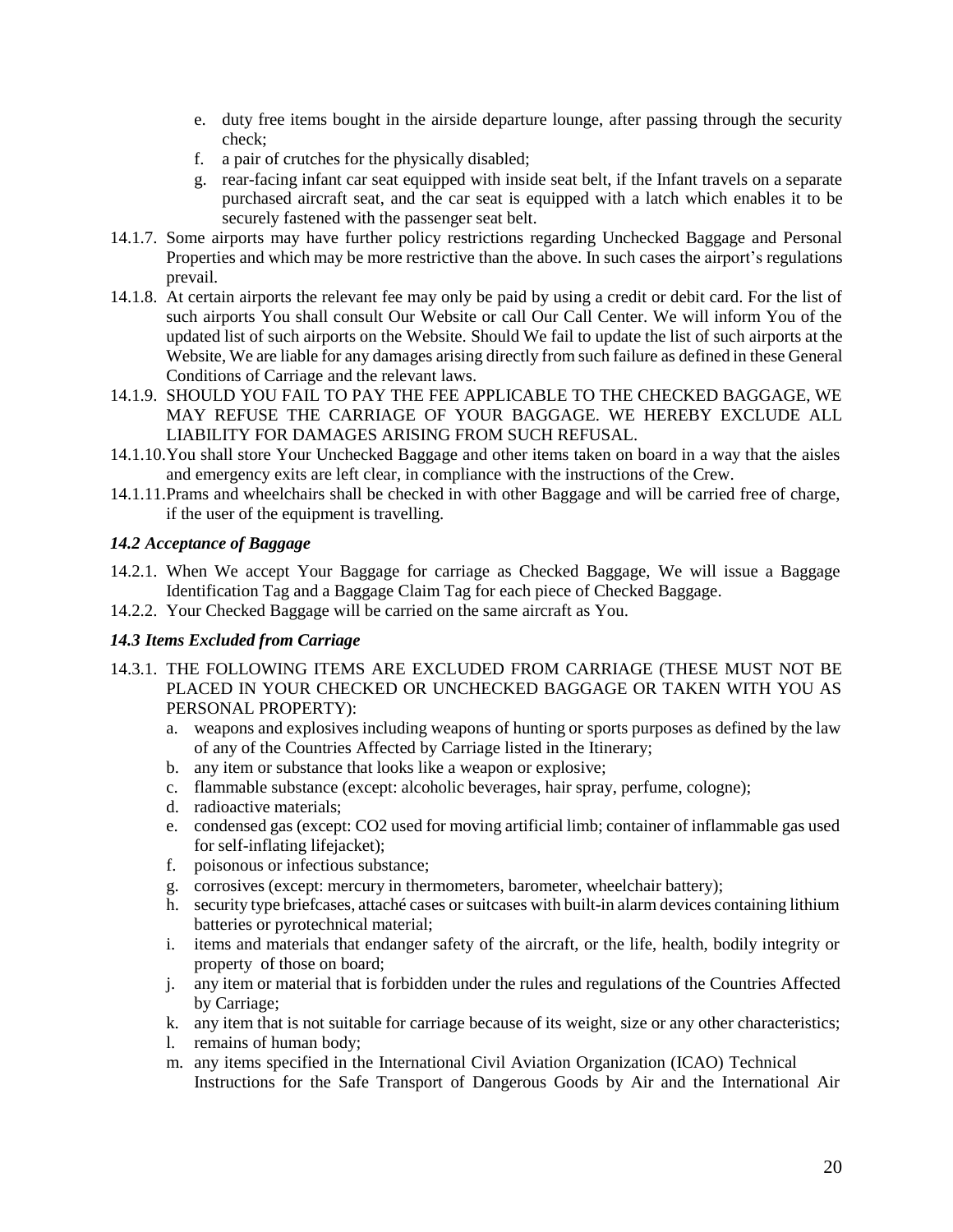Transport Association (IATA) Dangerous Goods Regulations with certain further restrictions. For details on the restrictions please visit the Website.

SHOULD YOU ATTEMPT TO TAKE ANY OF THESE MATERIALS OR ITEMS WITH YOU, WE MAY DENY CARRIAGE OF YOUR BAGGAGE AND/OR YOU.

### 14.3.2. IF THE CHECKED BAGGAGE CONTAINS ANY OF THE FOLLOWING ITEMS:

- a. cash, securities;
- b. jewelry, precious metal, precious and semi-precious stones;
- c. computer, camera, video camera, cellular phone and any other electronic or technical appliances and their accessories;
- d. official, business or private documents;
- e. travel or other identity documents;
- f. keys;
- g. liquid;
- h. medicine;
- i. perishable items.
- j. pieces of art and fine arts;
- k. items listed in paragraph 14.3.1.

WE WILL NOT BE RESPONSIBLE FOR ANY DELAY, LOSS, OR DAMAGE TO SUCH ITEMS. Some airports may have further policy restrictions. In such cases the airport's regulations prevail.

- 14.3.3. Your Unchecked Baggage or Personal Property must not contain antique arms, swords, knives, scissors, blades, cutlery, darts, syringes and other sharp objects and any item which in Our opinion could be used as a weapon.
- 14.3.4. Your Unchecked Baggage or Personal Property may only contain items not excluded from carriage and only in such quantity and packaging as determined by the effective laws and safety regulations from time to time.

### <span id="page-20-0"></span>*14.4 Items of Conditional Carriage*

- <span id="page-20-2"></span><span id="page-20-1"></span>14.4.1. Should You wish to carry any of the items listed below, You are required to inform Us about Your intention at the time of reservation:
	- a. fragile items,
	- b. materials of unpleasant nature;
	- c. dry cell non spillable battery operated wheelchair (only as Checked Baggage);
	- d. other special items including but not limited to ski, snowboard, golf, diving and surf equipment, fishing outfit, horns and trophies, bicycles, vaulting poles, musical instruments, etc.

<span id="page-20-3"></span>You are required to inform Us about Your intention to carry any of the above items through Our Call Centre. You are entitled to carry such items only with Our consent.

- 14.4.2. Should You wish to carry any item with You mentioned in Article [14.4.1](#page-20-1) [a\)](#page-20-1), [b\)](#page-20-2) and [d\)](#page-20-3), You will be required to pay a fee according to the Tariffs. For details You shall consult Our Website or call Our Call Centre.
- 14.4.3. Should You fail to report and obtain Our consent for the carriage of the items mentioned in Article [14.4.1,](#page-20-1) We may deny the carriage of those and/or We will not be liable for any delay of and damage to such items.
- 14.4.4. We are not liable for damages to fragile items as a result of carriage. Baggage containing fragile items may be carried as Checked Baggage only with Limited Release Tag.
- 14.4.5. You will be required to pay a charge for the carriage of any sports equipment, musical instruments and certain other items which we may agree on to carry, subject to our conditions and limitations.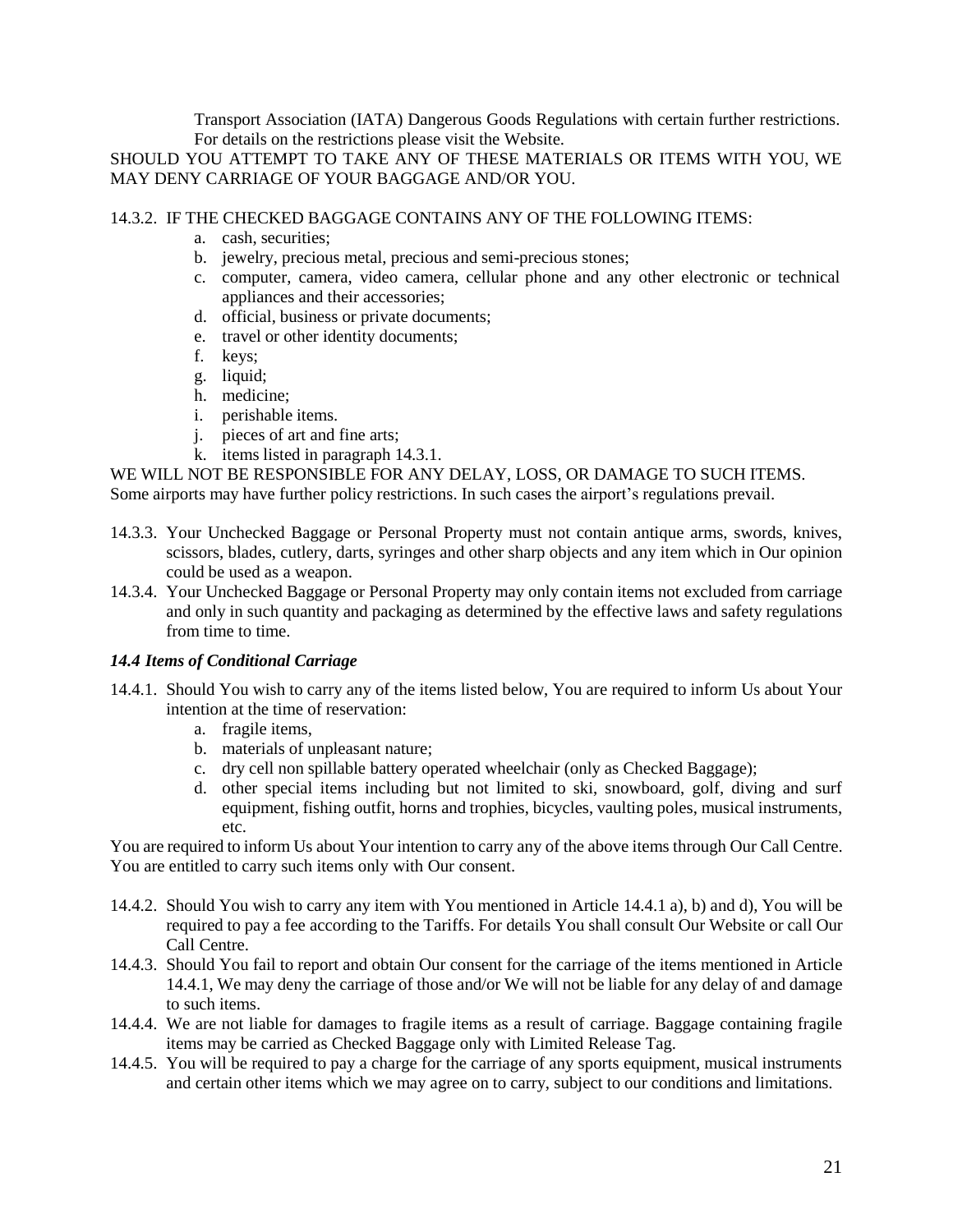# *14.5 Animals*

- 14.5.1. We do not carry live animals on Our flights except of recognized assistance dog (or assistance dog as specified in the Hungarian SZMM decree of 27/2009) on certain routes in accordance with Regulation [1107/2006/](http://eur-lex.europa.eu/LexUriServ/LexUriServ.do?uri=CELEX%3A32006R1107%3AEN%3ANOT)EC.
- 14.5.2. If you need to travel with a recognized assistance dog, it is Your responsibility to hold the documents set out in the regulations of the Countries Affected by Carriage and comply with the conditions of such regulations provided that You informed Us about Your intention of carriage in accordance with section [6.2.1.](#page-8-1) We carry recognized assistance dogs free of charge. For further information please visit our website.

### *14.6 Right to Refuse Carriage of Your Baggage*

- 14.6.1. In addition to Article [14.1, W](#page-18-2)e will refuse carriage of items excluded from carriage in accordance with these General Conditions of Carriage, and items of conditional carriage the carriage of which has not been reported or accepted by Us in advance in line with Article [6.2.5.](#page-9-0)
- 14.6.2. We may refuse carriage of any item or material considered by Us to be unsuitable for carriage because of its size, shape, weight, content, character, packing, or for safety and security reasons, or the comfort of other passengers.

### *14.7 Right to Search Of Baggage*

14.7.1. We may, for reasons of safety and security, request that You permit a search of Your clothing , or Your Baggage. If You are not present or are otherwise unavailable, Your Baggage may be searched in Your absence for the purpose of determining whether Your Baggage contains any items or materials set out in Articles [14.3](#page-19-0) or [14.4.](#page-20-0) If You are unwilling to comply with such request, We may refuse to carry You and/or Your Baggage. Should the search cause damage to Your Baggage, We shall not be liable for such damage, to the extent permitted under the relevant legal provisions.

### *14.8 Delivery and Collection of Checked Baggage*

### *Decree 18.§ and 19.§*

- 14.8.1. Baggage is delivered at the airports via baggage delivery terminals and not personally. It is Your responsibility to collect Your Baggage at these terminals. We are not liable for Baggage after its delivery. We may control Your Baggage Identification Tags and Baggage Claim Tags at all times. Unclaimed Baggage in Our custody will only be handed over to a person who produces the Baggage Claim Tag matching the Baggage Identification Tag.
- 14.8.2. Subject to Article [14.2. Y](#page-19-1)ou shall collect Your Checked Baggage as soon as it is made available to You. Should You fail to collect Your Baggage or Personal Properties, We will store it for 60 days and will charge You a storage fee. Following that time period, We will sell or destroy Your Baggage and Personal Properties. If We can identify You on the basis of Your Baggage or Personal Properties, We will notify You at the contact details You provided about the intention to dispose of the uncollected items and when such disposal has happened, and We shall have no further liability to You for any damages incurred.

# <span id="page-21-0"></span>**15. AMENDMENT OF THE CONTRACT BY WIZZ AIR**

### <span id="page-21-1"></span>*15.1. Amendment of the Contract by Wizz Air*

15.1.1. Before We accept Your reservation, We will inform You of the scheduled flight times in effect as of that time, and it will be shown on Your Itinerary as well. It is possible that We may need to change the scheduled flight time, date or route (including the Place of Departure or Place of Destination) subsequent to issuance of Your Itinerary. We will contact You to inform You of any such change via email or by telephone, at the email address or telephone number provided at the time of Your reservation. In case of a change of flight time, date or route, if You accept the changes in any form, the Contract between You and Us will be deemed amended accordingly.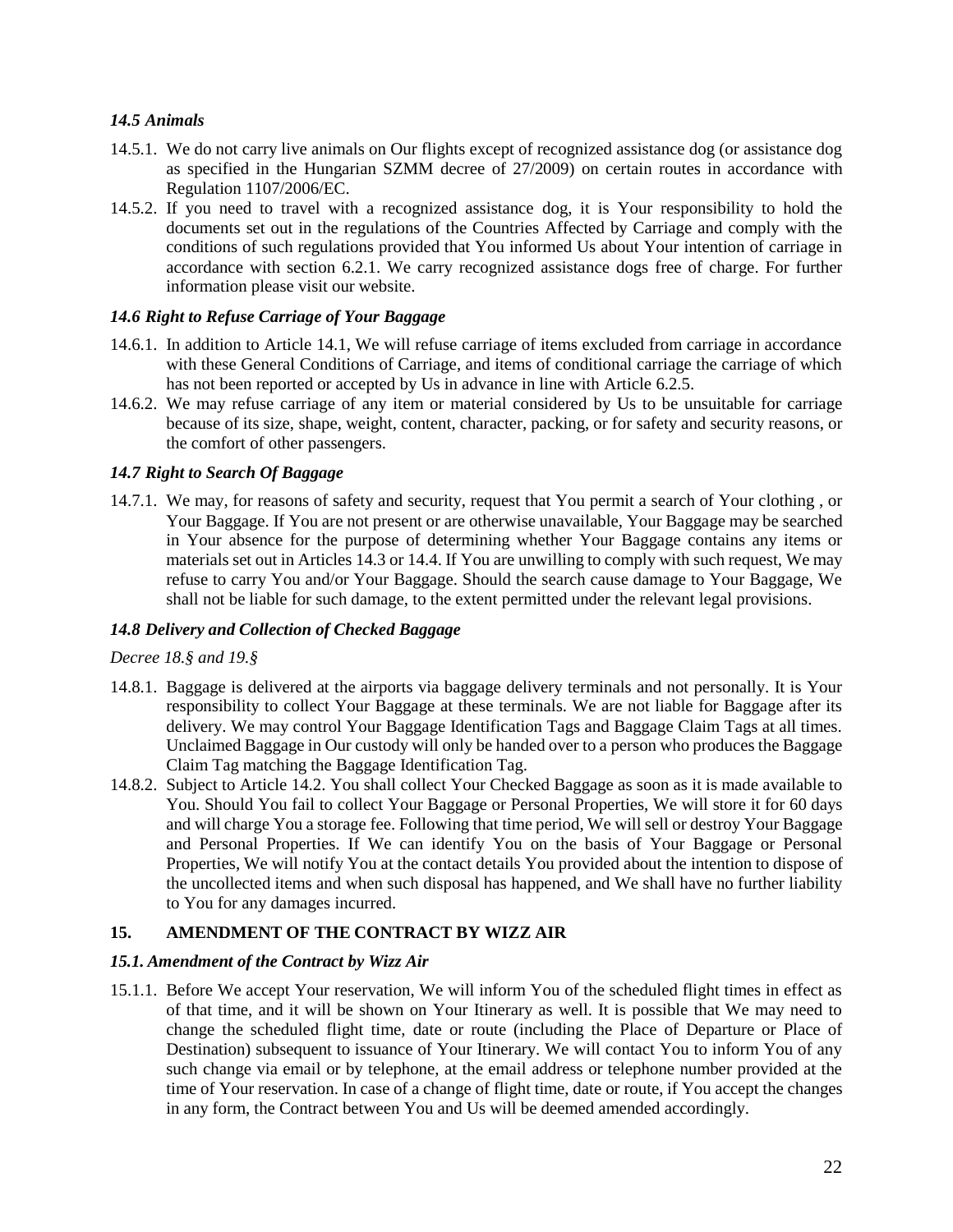If You are not the owner of the email address or telephone number registered in Your reservation, it is Your responsibility to inquire at the owner of the email address or the regular user of the telephone number provided in Your reservation about any change notifications.

- <span id="page-22-0"></span>15.1.2. Except as otherwise provided by the Convention or the Regulation 261, if, after You make Your reservation, but before the Scheduled departure time of Your flight, We cancel your flight or significantly change the scheduled departure time and the change or the offered new flight is unacceptable to you, and we are unable to book you on an alternative flight which is acceptable to You, upon contacting OurCall Centre, You may choose from the following options:
	- a) We re-book You on another flight operated by Us on the same or  $-$  if necessary  $-$  a comparable route, within 14 days before or 30 days after the scheduled date of departure of the delayed/cancelled flight, subject to availability of seats; or
	- b) You may cancel Your reservation and request refund in credit on Your "customer account" for the cancelled flight and for the return sector , if applicable; or
	- c) You may cancel Your reservation and request the refund of the Total Fare paid for the cancelled flight and, if applicable, for the return sector (including taxes and charges).

If You wish to change Your choice, You may do so according to the general rules, and by paying the relevant fee.

Please note that in relation to Additional Services in case of cancellation the cancellation and refund policy of the third party provider shall apply.

# *15.2. Connections*

15.2.1. We do not operate Connecting Flights. You bear the risk of missing any other flight by You or Your Baggage.

### *15.3. Alternative Carriage*

- 15.3.1. We may carry You by an alternative means of carriage than carriage by air in case of re-routing or rebooking.
- 15.3.2. If You agreed to an alternative carriage in an express or implied manner, the Contract shall be deemed to be fulfilled by the performance of the alternative carriage, and We have no further liability to You. You will not be entitled to a refund of the Total Fare or a part thereof and/or any compensation.

### *15.4. Diversions*

15.4.1. If We are unable to depart from the Place of Departure or to land at the Place of Destination or at the Agreed Stopping Place, and the aircraft is diverted to another airport (hereinafter referred to as "diversion"), unless the aircraft continues to the Place of Destination, We will arrange transportation for You to the Place of Destination, either by Our own services or by any other means of transportation. In such case the Contract shall be deemed to be completed, and We have no further liability to You.

### *15.5. Enforcement of Your Rights*

15.5.1. Should We fail to comply with the present Article, You are entitled to submit a claim to the National Consumer Protection Authority or to its regional inspectorates.

### *15.6. Right to Information*

15.6.1. In the case We deny Your boarding or cancel Your flight We will provide You (at the airport) with written information setting out the rules for compensation and assistance. If You are affected by a delay of at least two hours We will also provide You with similar information. The contact details of the national designated body referred to in the Regulation 261 will also be made available to You.

### *15.7. Extraordinary Circumstances, Force Majeure*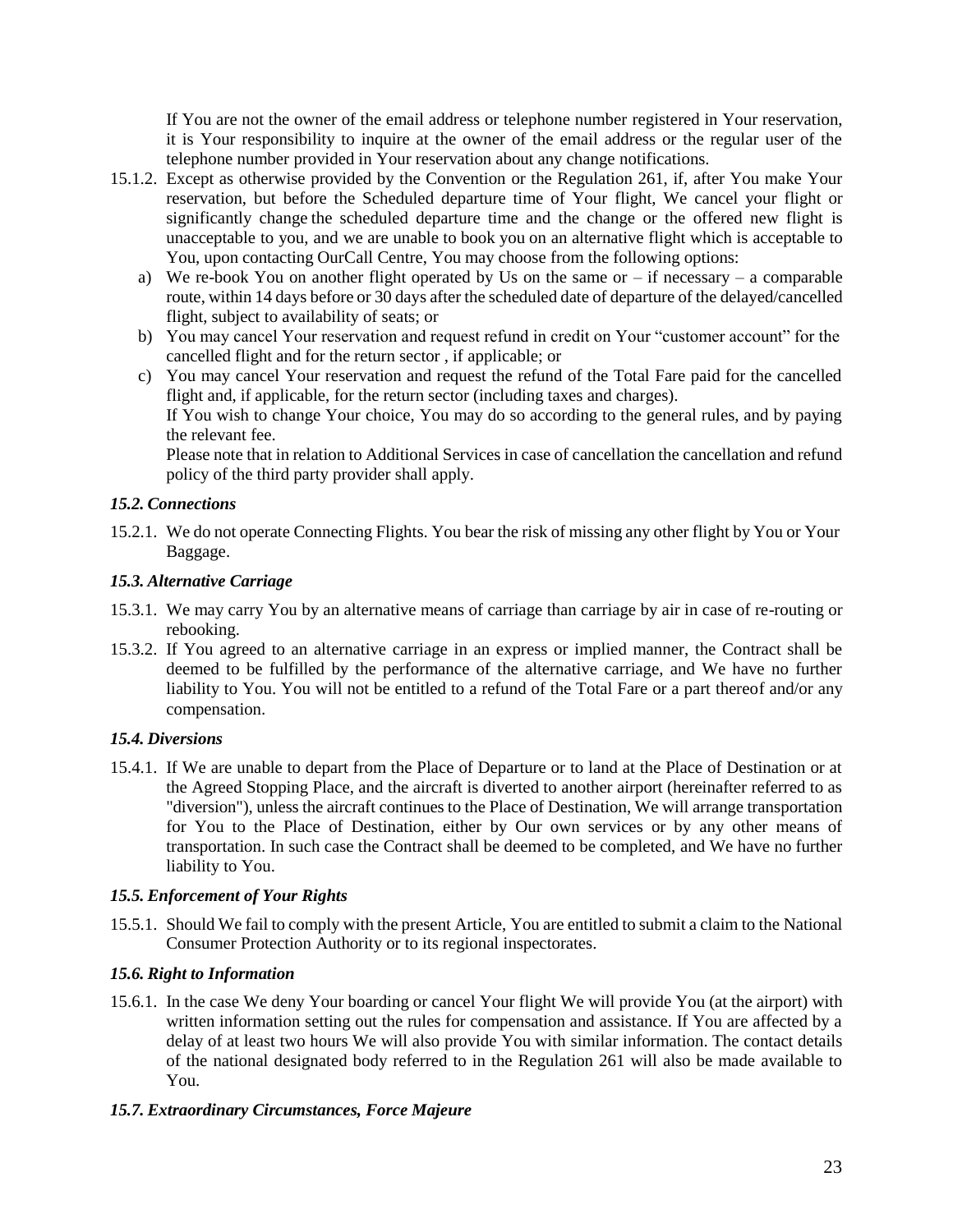15.7.1. Except as otherwise provided in the foregoing paragraphs of Article [15,](#page-21-0) We do not have further liability for any amendments of the Contract due to Extraordinary Circumstances or Force Majeure. To the extent permitted by the relevant laws and these General Conditions of Carriage, We disclaim liability for any damage or loss caused by Extraordinary Circumstances or Force Majeure.

# *15.8. Applicability*

15.8.1. Articles [15.1.2,](#page-22-0) [15.6](#page-22-0) of these General Conditions of Carriage do not apply if You are travelling free of charge or at a fare that is reduced and is not available directly or indirectly to the public.

# <span id="page-23-0"></span>**16. REFUND AND RIGHT TO CARE**

# *16.1. Refund*

- <span id="page-23-2"></span>16.1.1 Except as explicitly provided in these General Conditions of Carriage, all Our Fares, taxes, charges and Fees for Other Services are non-refundable.
- 16.1.2 Without prejudice to Article [16.1.1](#page-23-2) above, a refundable fare category may be available for purchase for carriage by air to/from particular destinations. Such fares, if available, cannot be booked through the Website but may only be purchased through the Call Centre.
- 16.1.3 If You are entitled to any refund according to these General Conditions of Carriage, or the Regulation 261 or otherwise, and if We are not instructed otherwise by You, We will pay the refund exclusively to You. A refund made to anyone presenting themselves as the Reserver, via the use of the relevant booking (including reservation code) or any other documentation provided by Us in relation to the carriage and in relation to whom We have no reason to believe is not the Reserver, shall be deemed a proper refund and shall discharge Us from liability and any further claim for a refund by the Reserver or any Passenger.
- 16.1.4 Generally the refund shall be paid in the currency in which the carriage was paid for. Should it be impossible, We will make the payment in Euro.

# *16.2. Right to Care*

<span id="page-23-3"></span>16.2.1. If You are entitled to right to care according to Regulation 261, We will offer to You free of charge:

- a) meals and refreshments in a reasonable relation to the waiting time during the time period of the delay;
- b) arranging hotel accommodation or to refund the costs of hotel accommodation in cases
	- where a stay of one or more nights becomes necessary, or
	- where a stay in the Place of Departure additional to that intended by You becomes necessary;
- c) arranging transport or to refund the costs of transport between the airport and place of accommodation specified in Article [16.2.1](#page-23-3) b) (hotel or other).

You will only be entitled to claim the care under Article [16.2.1](#page-23-3) a) during the waiting period caused by the delay.

We will refund costs for assistance specified in Articles [16.2.1](#page-23-3) b) and c) to You up to a reasonable amount, as supported by invoice(s).

- 16.2.2. In addition, We will offer You two telephone calls, telex or fax messages, or e-mails or the refund of the verified costs of such communications.
- 16.2.3. We will not provide the service specified in Article [16.2.1](#page-23-3) if it would cause further delay of the flight.

# <span id="page-23-1"></span>**17. LIABILITY**

# *17.1. General*

17.1.1. Our liability is determined by these General Conditions of Carriage.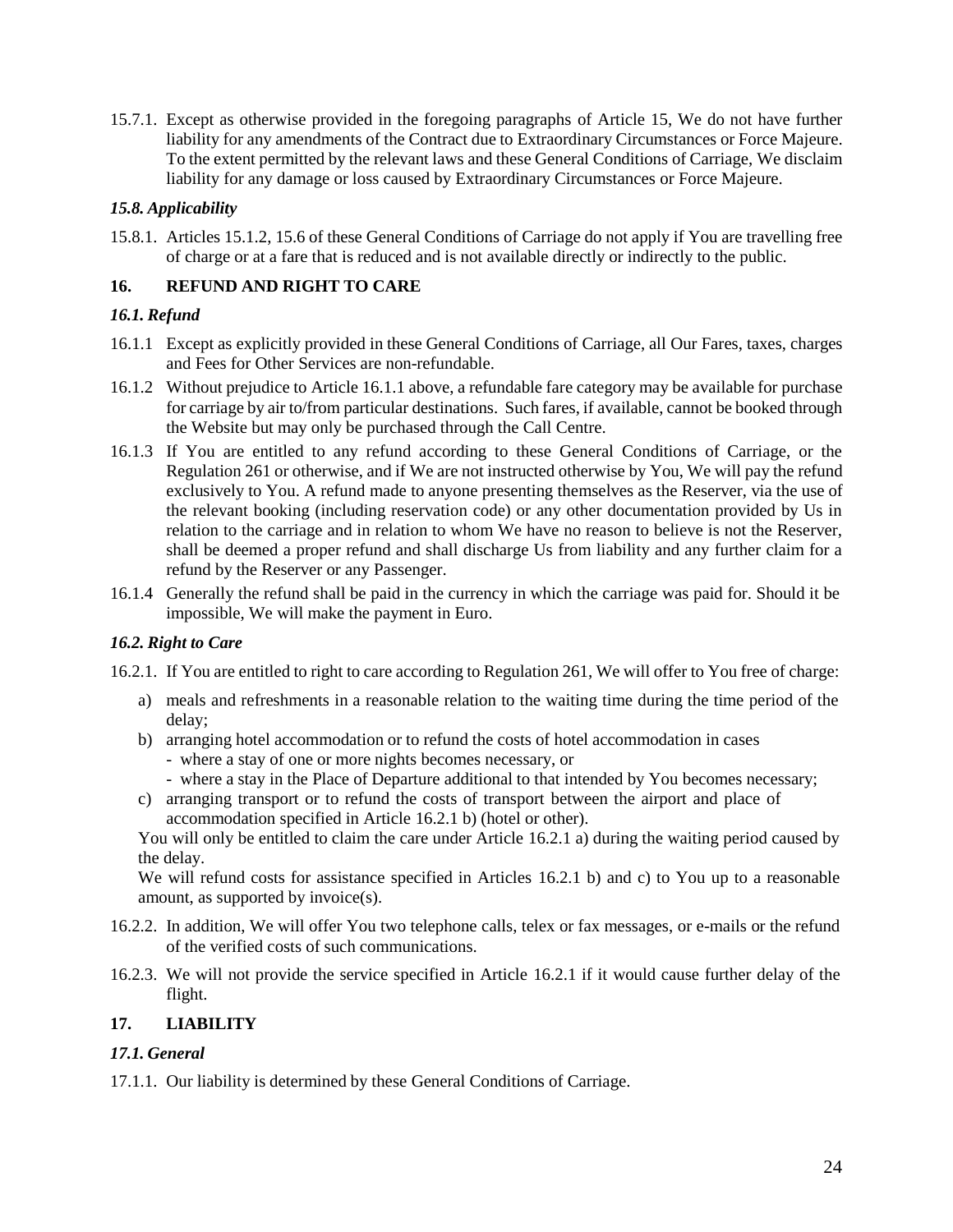- 17.1.2. IF APPLICABLE, WIZZ AIR'S LIABILITY FOR ANY DAMAGE WILL BE LIMITED AS SET OUT IN THE CONVENTION AND IN THESE GENERAL CONDITIONS OF CARRIAGE. WE ARE LIABLE FOR SUFFICIENTLY PROVEN DAMAGES ONLY AND OUR LIABILITY SHALL NOT EXCEED THE AMOUNT OF PROVEN DAMAGES.
- <span id="page-24-0"></span>17.1.3. If We prove that the damage was caused or contributed to by the negligence or other wrongful act or omission of the person claiming compensation, or the person from whom he or she derives his or her rights, We shall be wholly or partly exonerated from its liability to the claimant to the extent that such negligence or wrongful act or omission caused or contributed to the damage. When because of Your death or injury compensation is claimed by a person other than the Passenger, We shall likewise be wholly or partly exonerated from its liability to the extent that it proves that the damage was caused or contributed to by Your negligence or Your other wrongful act or omission. This provision applies to all the liability provisions applicable to Us towards You.
- 17.1.4. According to the above, We are not liable for any damage caused by You or by Your Baggage. You shall be responsible for any such damage caused to other persons or to other persons' (including Our) property.
- 17.1.5. The contract of carriage, these General Conditions of Carriage and exclusions and limits of liability applies to Our employees, servants and agents to the same extent as they apply to Us. The total amount recoverable from Us and from such persons shall not exceed the upper limit of Our own liability, as set out in these General Conditions of Carriage.
- 17.1.6. UNLESS OTHERWISE PROVIDED BY THE CONVENTION OR ANY MANDATORY PROVISIONS OF ANY APPLICABLE LAW WE ARE NOT LIABLE FOR LOSS OF PROFIT, INDIRECT OR CONSEQUENTIAL DAMAGES.

### *17.2. Liability for Baggage*

- 17.2.1. We are liable for damage sustained in case of damage to or destruction, loss or delay of Checked Baggage upon condition only that the event which caused the damage, destruction, loss or delay took place on board the aircraft or during any period within which the Checked Baggage was in the custody of Wizz Air.
- 17.2.2. We are liable for damage occasioned by delay in the carriage by air of Baggage, unless We, Our employees, servants or agents took all measures that could reasonably be required to avoid the damage or if We prove that it was impossible for Us or them to take such measures.
- 17.2.3. We will not be liable for damage to the extent that the damage resulted from the inherent defect, quality or deviation of the Baggage. In the case of Unchecked Baggage, including personal items, We will only be liable if the damage resulted from Our attributable fault or that of Our employees or servants.
- 17.2.4. We are not liable for damage to, loss, destruction and delay of any items excluded from carriage and of any Baggage accepted for carriage with a Limited Release Tag, and of items of conditional carriage the carriage of which was not reported to Us upon reservation or was not accepted by Us for carriage.
- 17.2.5. We exclude liability for minor damage to the exterior of Your Baggage (such as scratches, soils, staining, dents, etc.) that may result from normal wear and tear.
- 17.2.6. For the damage of Baggage (including Checked Baggage, Unchecked Baggage and Personal Property), Our liability is limited to 1131 SDRs for each Passenger unless the Passenger has made, at the time when the Checked Baggage was handed over to Us, a special declaration of interest in delivery at destination and has paid a supplementary sum if the case so requires. In that case We will be liable to pay a sum not exceeding the declared sum, unless We can prove that the sum is greater than the Passenger's actual interest in delivery at destination.
- 17.2.7. You are responsible for ensuring that You do not leave any items on board when disembarking the aircraft. If You have left an item on board, We advise You to contact the lost and found department at the airport.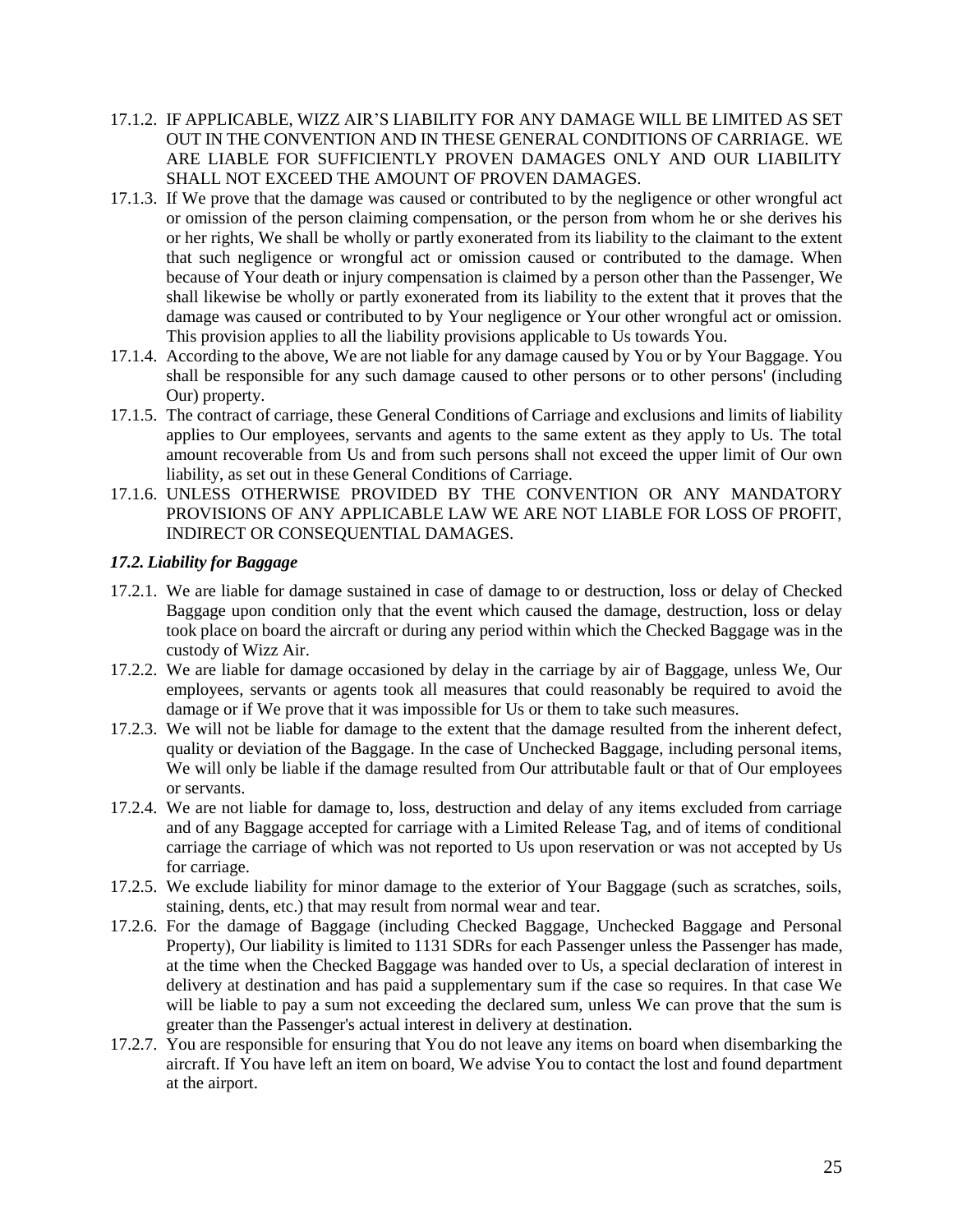### *17.3. Liability for Death, Injury and Delay of the Passenger Caused by Accident*

- 17.3.1. In the event of an accident Our liability for death or injury of Passengers is subject to limitations as set out in these General Conditions of Carriage. We have strict liability up to 113,100 SDRs save in cases set out in Article [17.1.3.](#page-24-0)
- 17.3.2. For claims in excess of this limit in the case of death or injury of Passengers, We may be exonerated if We can prove that (i) such damage was not due to Our wrongful act, omission, willfulness or negligence or that of Our employees or servants or that (ii) such damage was solely due to the wrongful act, omission, willfulness or negligence of a third party.
- 17.3.3. We will not later than 15 days after the identity of the natural person entitled to compensation has prima facie been established, make such advance payments for assistance purposes as may be required to meet immediate economic needs on a basis proportional to the material hardship suffered. Such payment shall not be less than 16,000 SDRs per Passenger in the event of death. Making an advance payment shall not constitute recognition of liability and may be offset against any subsequent settlement.
- 17.3.4. Advance payment is not refundable unless We subsequently prove that:
	- a) damage was caused by or contributed to by the fault of the injured or deceased Passenger;
	- b) the person who received the advance payment was not entitled to compensation or the damage was caused by that person.
- 17.3.5. In the case of damage caused by delay in the carriage of Passengers, Our liability for each Passenger is limited to 4694 SDRs.

#### <span id="page-25-1"></span>*17.4. Claims for Compensation under the Regulation 261*

- 17.4.1. Notwithstanding anything to the contrary in these General Conditions of Carriage, this Article will apply to Our claim handling process in relation to compensation under Regulation 261.
- <span id="page-25-0"></span>17.4.2. A passenger may submit a compensation claim under the Regulation 261 to Us on behalf of You only if You and the passenger are in the same booking in relation to which You claim the compensation. We may request proper evidence that the other passenger is authorized by You to submit a claim on Your behalf.
- 17.4.3. COMPENSATION CLAIM UNDER THE REGULATION 261 MUST BE SUBMITTED DIRECTLY TO WIZZ AIR VIA THE WEBSITE. We will respond within 30 days to Your claim directly to You.
- 17.4.4. IN ORDER TO PROTECT YOU AND YOUR RIGHTS, IN CASES WHERE THE PASSENGER OR THE RESERVER HAS NOT COMPLIED WITH CLAUSE 17.4.3, WIZZ AIR WILL ONLY PROCESS CLAIMS SUBMITTED BY A THIRD PARTY IF THE CLAIM INCLUDES THE PASSENGER'S CONTACT AND PAYMENT DETAILS TO ENABLE WIZZ AIR TO MAKE PAYMENT DIRECTLY TO THE PASSENGER.
- 17.4.5. Except as specified in Article [17.4.2](#page-25-0) above, WE WILL NOT PROCESS ANY CLAIM OF COMPENSATION SUBMITTED BY A THIRD PARTY UNLESS THE CLAIM IS ACCOMPANIED BY PROPER AND APPROPRIATE DOCUMENTATION DULY EVIDENCING THE AUTHORITY OF THE THIRD PARTY TO ACT ON YOUR BEHALF IN FORM OF A PRIVATE DOCUMENT WITH FULL PROBATIVE FORCE ACCORDING TO ARTICLE 325. § OF THE CODE OF CIVIL PROCEDURE.
- 17.4.6. For avoidance of doubt nothing in this Article [17.4 a](#page-25-1)ims to limit Your right or prohibit You from consulting legal advisers before submitting any claim directly to Us.
- 17.4.7. BY ACCEPTING THESE GENERAL CONDITIONS OF CARRIAGE YOU EXPRESSLY AGREE THAT ANY COMPENSATION PAYMENT WILL BE MADE TO THE PAYMENT CARD USED TO MAKE THE BOOKING OR TO THE BANK ACCOUNT OF A PASSENGER IN THE BOOKING. WIZZ AIR MAY REQUEST EVIDENCE THAT THE BANK ACCOUNT IS HELD BY THE PASSENGER CONCERNED.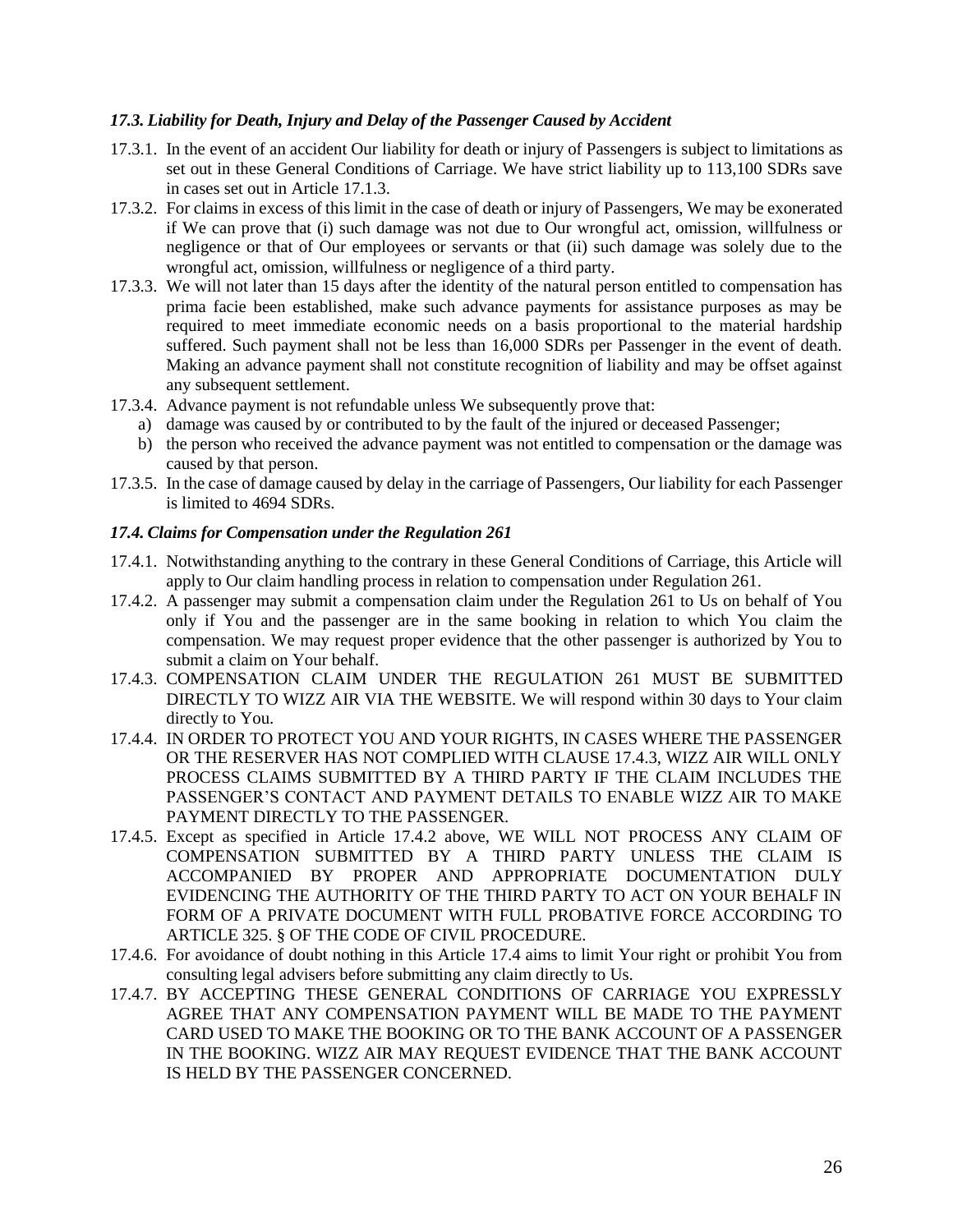- 17.4.8. IF YOU ASSIGN YOUR CLAIM, WIZZ AIR WILL NOT BE OBLIGED TO MAKE ANY PAYMENTS TO THE ASSIGNEE UNTIL AND UNLESS THE FOLLOWING CONDITIONS ARE MET:
	- A) WIZZ AIR RECEIVES A WRITTEN NOTICE OF THE ASSIGNMENT IDENTIFYING THE ASSIGNED CLAIM (INDICATING AT LEAST THE RESERVATION NUMBER, THE BASIS OF THE CLAIM AND THE DUE DATE). THE NOTICE SHALL EITHER BE SIGNED BY THE ASSIGNOR, OR THE DEED OF THE ASSIGNMENT (ORIGINAL OR CERTIFIED COPY) NEEDS TO BE ATTACHED; AND
	- B) WIZZ AIR RECEIVES A WRITTEN PERFORMANCE INSTRUCTION AS PROVIDED IN ARTICLE 6:198 OF THE CIVIL CODE. UNLESS THE NOTICE ON THE ASSIGNMENT WAS SENT BY THE ASSIGNOR, OR THE DEED OF ASSIGNMENT HAS ALREADY BEEN PROVIDED TO WIZZ AIR. THE PERFORMANCE INSTRUCTION SHALL EITHER BE SIGNED BY THE ASSIGNOR, OR THE DEED OF THE ASSIGNMENT NEEDS TO BE ATTACHED.

FOR THE PURPOSE OF THIS ARTICLE 17.4.8, A WRITTEN NOTICE/PERFORMANCE INSTRUCTION SHALL MEAN A NOTICE MADE IN FORM OF A PRIVATE DOCUMENT WITH FULL PROBATIVE FORCE ACCORDING TO ARTICLE 325. § OF THE CODE OF CIVIL PROCEDURE.

- 17.4.9. TO COVER WIZZ AIR'S COSTS ASSOCIATED WITH THE ASSIGNMENT, WIZZ AIR CHARGES AN ASSIGNMENT ADMINISTRATION FEE, PER EACH ASSIGNED CLAIM PER EACH PASSENGER, IN THE AMOUNT PUBLISHED ON THE WEBSITE FROM TIME TO TIME. THE ASSIGNOR AND THE ASSIGNEE SHALL BE JOINTLY AND SEVERALLY LIABLE FOR THE PAYMENT OF THE ASSIGNMENT FEE AND ADDITIONAL EXPENSES ARISING FROM THE ASSIGNMENT ACCORDING TO ARTICLE 6:200 § OF CIVIL CODE. WIZZ AIR MAY DEDUCT THE ASSIGNMENT FEE FROM ANY AMOUNT PAYABLE TO YOU OR THE ASSIGNEE.
- 17.4.10.A compensation made to a passenger acting on Your behalf shall be deemed a proper payment of compensation and shall discharge Us from liability and any further claim for the payment of the compensation by You.

### <span id="page-26-0"></span>**18. TIMELY NOTICE OF COMPLAINTS, TIME LIMITATION ON ACTIONS**

# *18.1. Baggage Damages*

- 18.1.1. Acceptance of the Baggage without complaint made and without completion of the Property Irregularity Report (PIR), is prima facie evidence that the Baggage has been delivered in good condition and in accordance with the Contract of Carriage.
- 18.1.2. If Your Baggage does not arrive with the flight carrying You, You have to make an immediate report and complete the PIR before leaving the transit area. Should You fail to meet this requirement, We will be exempted from liability.
- 18.1.3. If Your Checked Baggage is damaged or pilfered, You have to make an immediate report and complete the PIR before leaving the transit area. Should it be impossible to recognize the damage or pilferage upon receipt of the Checked Baggage, You have to make a report subsequently at the airport within 7 days after the receipt.
- 18.1.4. If Your Checked Baggage does not arrive with the flight carrying You and You receive it damaged or pilfered, You have to make a report on damage or pilferage in writing within 21 days after the Baggage has been placed at Your disposal. If We admit the loss of Your Checked Baggage, or if Your Checked Baggage has not arrived at the expiration of 21 days after the date on which it ought to have arrived, You are entitled to enforce Your rights connected to it.
- 18.1.5. Should any damage occur to Your Unchecked Baggage or Personal Property, You shall make a report on board the aircraft. Should You fail to comply with this requirement We will be exempted from the liability.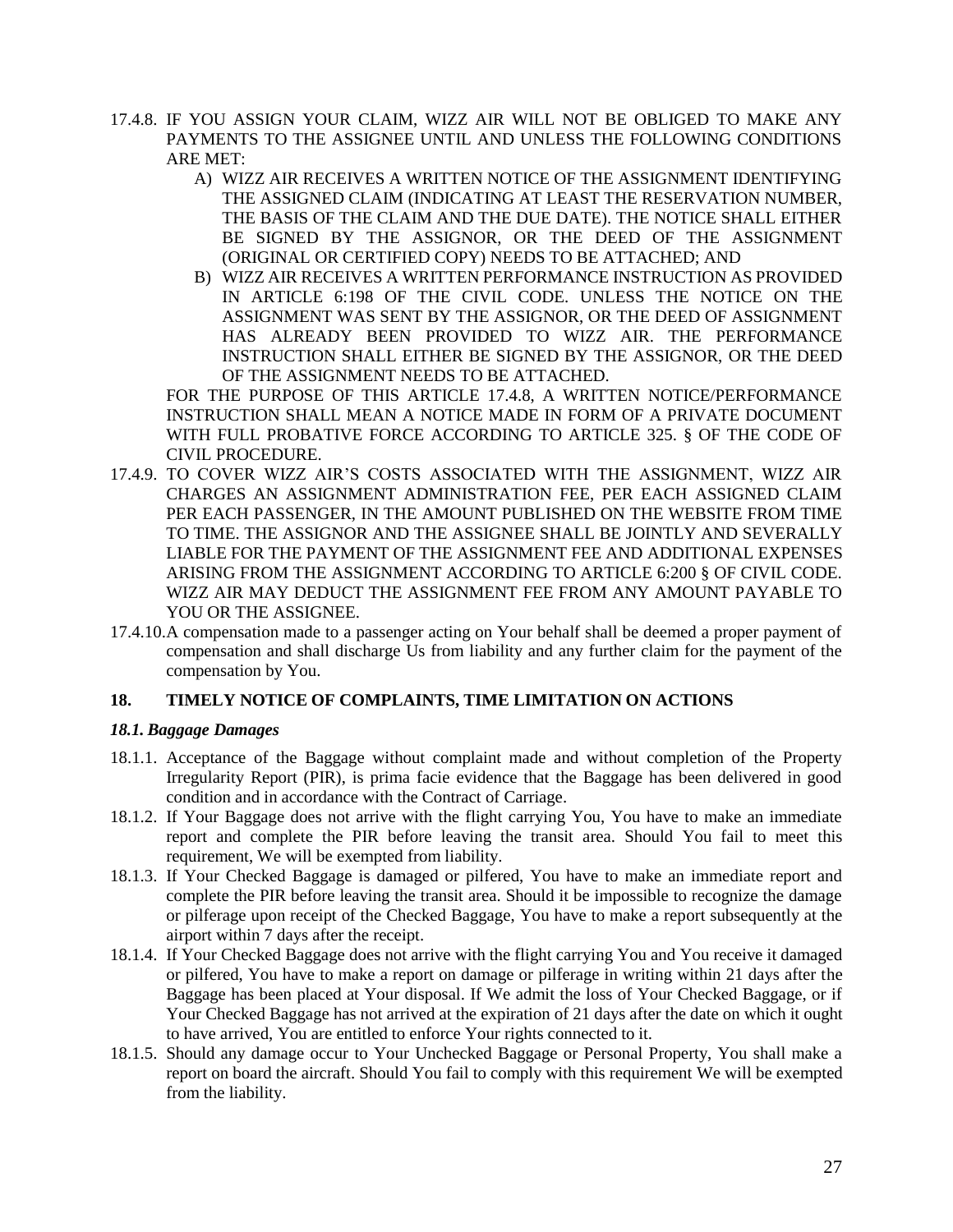- 18.1.6. Should any damage occur to Your Baggage during the carriage by air by Us, You shall arrange for Your Baggage to be repaired, obtain and send Us the receipts. Should Your Baggage be damaged beyond repair You shall obtain a written confirmation from the repair shop, including indication of the brand and value of Your Baggage.
- 18.1.7. Claims must be submitted in writing in each case to Us attaching the PIR and all the documents proving Your claim after arrival at the Place of Destination.
- 18.1.8. If no claim is submitted within the times aforesaid, no action shall lie against Us.

### *18.2. Complaints*

18.2.1. Complaints relating to the carriage by air (other than baggage claims) must be made in writing as soon as possible, after arrival of the flight in connection with which You would like to complain, but not later than within 2 months from discovering the circumstances giving rise to the complaint. You are liable for any loss or damage arising from the delay in making Your complaint. We will assess the complaint according to the General Conditions of Carriage effective on the day of the Contract.

### *18.3. Limitation of Actions*

18.3.1. YOUR RIGHT TO MAKE ANY CLAIM OF ANY NATURE WHATSOEVER (INCLUDING CLAIMS FOR COMPENSATION UNDER REGULATION 261) AGAINST US SHALL BE EXTINGUISHED IF YOU DO NOT BRING AN ACTION WITHIN 2 YEARS FROM THE DATE OF ARRIVAL AT THE DESTINATION, OR FROM THE DATE ON WHICH THE AIRCRAFT OUGHT TO HAVE ARRIVED, OR FROM THE DATE ON WHICH THE CARRIAGE STOPPED.

# <span id="page-27-0"></span>**19. CHARTER REGULATION**

*Decree 3.§ (3)*

- 19.1. With respect to charter flights, the provisions of these General Conditions of Carriage shall apply with the following differences.
- 19.1.1. The following conditions apply for the charter carriage provided by Us:
	- a) the Conditions of Contract and other notices set out in Your Itinerary and about which You will be notified orally in case of reservation made through Our Call Centre;
	- b) these General Conditions of Carriage;
	- c) the Convention;
	- d) the Governing Law;
	- e) the Charter Agreement.
- 19.1.2. It is the responsibility of Your travel agent arranging the charter flight to inform You about the conditions applicable to Your carriage. The travel agent will be liable for all damages incurred by the travel agent's failure to inform You accordingly.
- 19.1.3. Your reservation is made by Your travel agent who shall provide You with the reservation code.
- 19.1.4. Change of route is not permitted. Rules for time change, transferability and cancellation (also due to death of an immediate family member) of Your reservation are defined by Your travel agency according to the Charter Agreement concluded with Us.
- 19.1.5. You are required to inform Your travel agency about Your physical disability, reduced mobility, serious or contagious disease, and any other condition requiring medical care, upon reservation. In case Your pregnancy is after the 28th week at the time of either of the outbound or inbound journey, this must be reported to the travel agency on the day of reservation and You must submit Your medial certificate to the travel agency. It is the responsibility of Your travel agent to provide Us with the information given by You and to submit Your medical certificate to Us. Should the travel agency fail to comply with the above requirements the travel agency will be solely responsible for damages incurred due to the refusal of Your carriage.